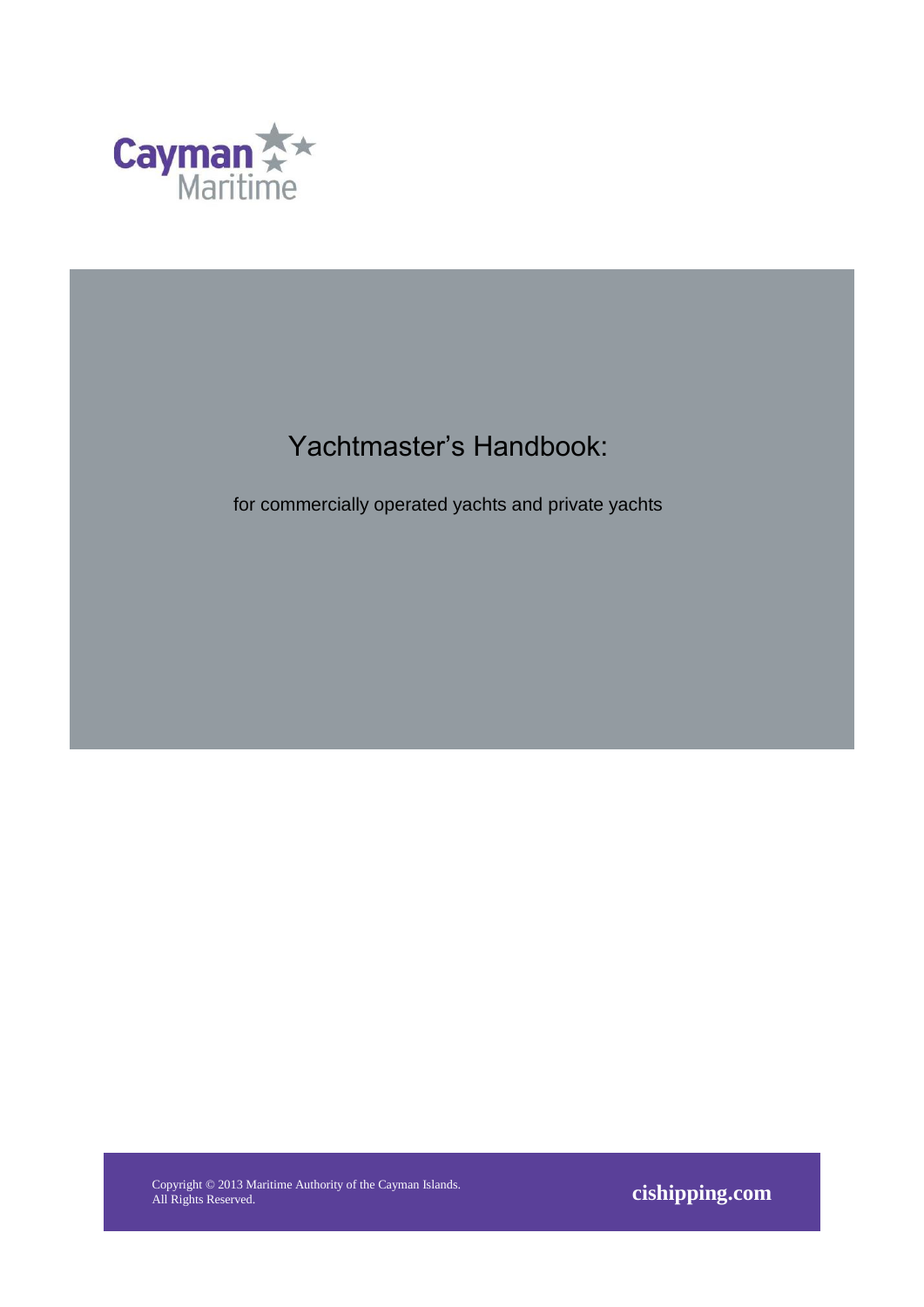December 2012

#### **Introduction**

This handbook is designed for all Masters and senior officers of Cayman Islands registered Commercial Yachts i.e. Large Yacht Code Compliant Yachts. However, Passenger Yachts built to the Code of Practice for Yachts carrying 13 to 36 passengers (The Passenger Yacht Code) should refer to the Shipmaster's Guide published by the Cayman Islands Shipping Registry (CISR) rather than this Guide as the requirements for these vessels are different to those for other yachts covered by this Guide.

Please read this document as it should answer most of your questions regarding Cayman Islands Merchant Shipping Laws and Regulations and the administrative processes required in running a Cayman Islands Commercial Yacht. These may differ from the procedures that you are familiar with in yachts of other flags and this guide attempts to provide simple guidance on the key areas. However, it should be noted that this document contains advice and Masters and Owners should always be aware that the onus is on them to comply with the requirements of the Conventions, Cayman Islands legislation and any local legislation in the areas you are operating (for example the United States, European Union).

It should be noted that the information in this document is not sufficient to pass the Cayman Islands Laws and Procedures (LAP) Exam. You should refer to the separately published LAP Manual and Questions and Answers Document for all of the guidance and information required to pass the Exam.

Masters and senior officers serving, or having served, on Cayman Islands yachts are invited and encouraged to participate in the continuous development of the Manual by submitting appropriate comments and suggestions to the CISR. As the day to day practitioners we view serving Masters and senior officers as a vital barometer in assessing the effectiveness of the Yachtmaster's Guide. Please forward all such comments and suggestions to the CISR via email cisrky@cishipping.com

Further information, including Shipping Notices and advice, can be obtained by accessing the CISR's web site at: [www.cishipping.com.](http://www.cishipping.com/)

#### **NB**

**Please note that this guide covers the requirements prior to the implementation of the Maritime Labour Convention in August 2013, however, it is envisaged that a revision will be posted just before the Convention enters into force.**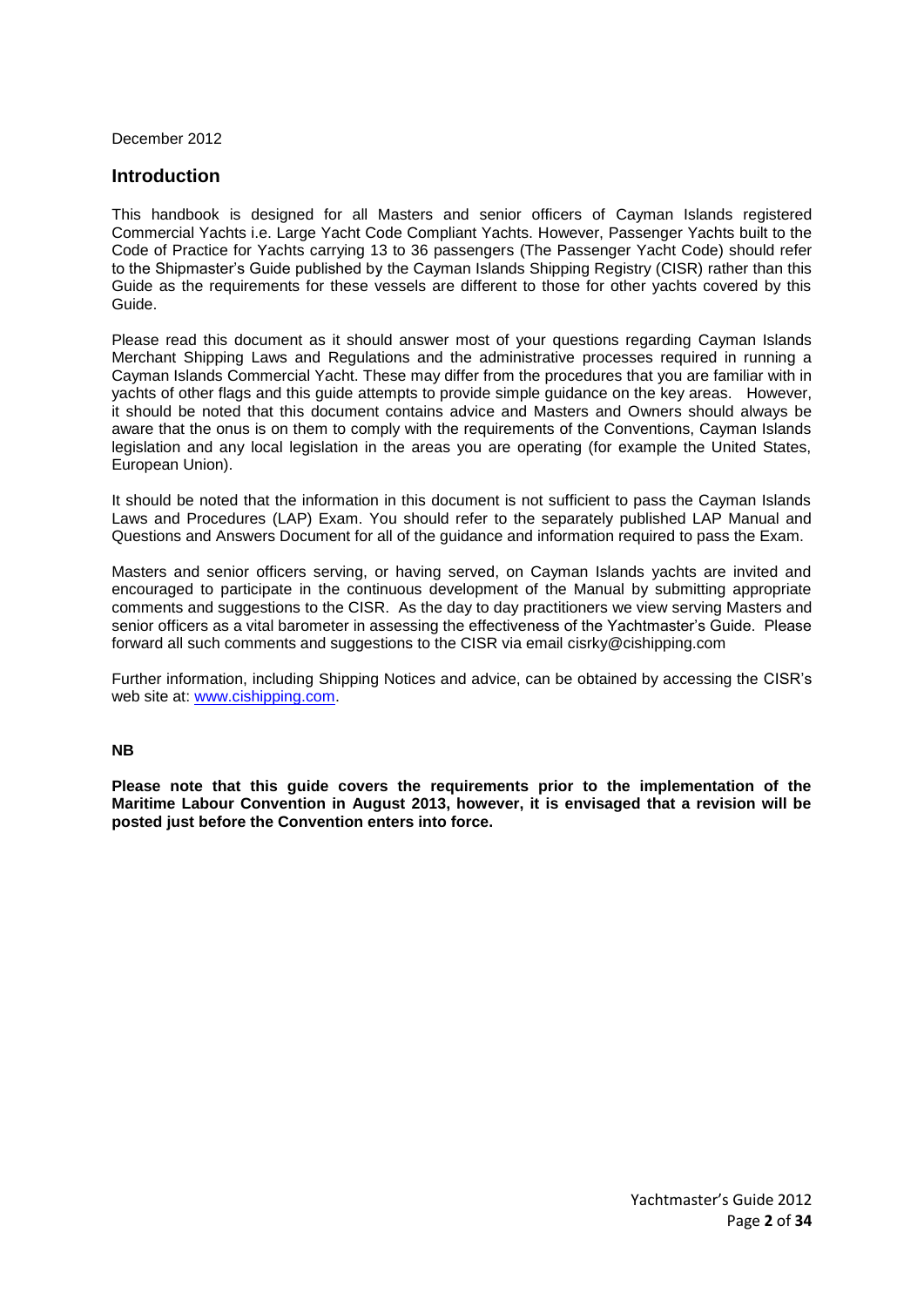## **Contents**

- 1. Manning and STCW requirements
- 2. Crew Agreements
- 3. Official Log Books
- 4. Other Log Books
	- 4.1 GMDSS Radio Log Books
	- 4.2 Oil Record Books
	- 4.3 Deck and Engine Room Log Books
- 5. Hours of Work and Rest
- 6. Drills and tests
- 7. Surveys and Audits
	- 7.1 Commercial Yacht Certification
	- 7.2 Surveys
	- 7.3 Audits
	- 7.4 Mini ISM
- 8. Issue of Certificates
- 9. Health and Safety
- 10.Accident Reporting
- 11.Recording of Births and Deaths
- 12.Port State Control
- 13.Continuous Synopsis Record
- 14.LRIT
- 15.Medical Stores Requirements
- 16.National Character and Flag
- 17.British Consular Services
- 18.Disputes the role of the Shipping Master
- 19.Maritime Labour Convention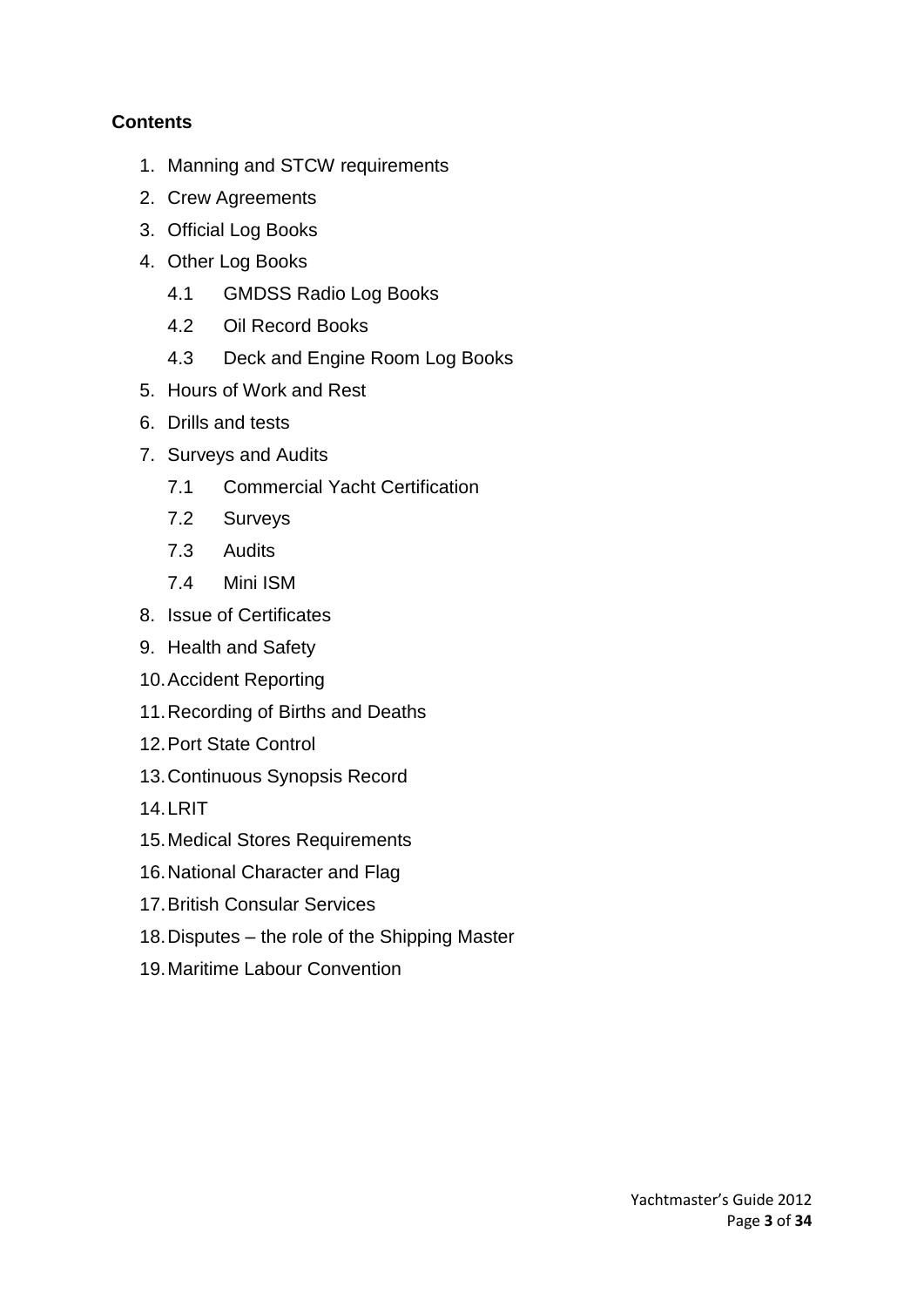## **1. Manning and STCW requirements**

#### **Manning on board**

All commercial yachts on the Cayman Islands Shipping Register over 500 gross tonnage must have a Minimum Safe Manning Document (MSMD) issued by the Cayman Islands Shipping Registry (CISR). It is Cayman Islands policy to provide a MSMD for all pleasure yachts of 24 metres and over certified in accordance with the Large Commercial Yacht (LY2) Code, MSMDs are only issued after consultation with the Owner or Manager. Your Classification Society and other organisations are not permitted to issue MSMDs for Cayman Islands yachts.

The MSMD will state the numbers and categories of officers and crew members that are required to be on board. Please see the Manning Policy Manual available on [www.cishipping.com](http://www.cishipping.com/) for more information.

The manning levels on board must never under normal circumstance be lowered below the minimum as stated in the Certificate. However, if due to exceptional circumstances a seafarer has to be removed from the yacht and a replacement cannot join in time it may be possible for the yacht to continue to operate with one less seafarer than is specified on the MSMD for a maximum period of 21 days. The final decision to proceed to sea short-handed rests with the Master, and in all cases the CISR must be notified. The Master should ensure that the Hours of Work Regulations<sup>1</sup> can be complied with at all times.

The CISR encourages owners and operators of pleasure vessels, and in particular the larger ones, to apply manning levels equal to those for a similar commercially operated pleasure vessel. To that aim CISR has prepared and on request may issue a Statement Regarding the Manning Levels for a Pleasure Yacht.

#### **Certificates of Competency and Cayman Islands Endorsements**

Officers on Cayman-registered yachts may hold any nationality or residency provided they are holders of Certificates of Competency issued by one of the International Convention on Standards of Training, Certification and Watchkeeping for Seafarers 1978, as amended (STCW 1995) white list<sup>2</sup> countries recognised by the CISR.

The Master must ensure that all officers hold the Cayman Islands Endorsements required for their role and that they also hold their original national certificate of competency. If an officer does not hold a Cayman Islands Endorsement when he joins then the Master should check that an application [\(Form CISR504\)](http://www.cishipping.com/pls/portal/docs/PAGE/SRGHOME/HELP/FORMS/MACI504/CISR504.PDF)has been made. Applications are usually made by the Owner/manager. A copy of the Confirmation of Receipt of Application (CRA) should be retained on board until such time as the officer's Cayman Islands Endorsement arrives on board. The officer can sail for a maximum period of 3 months with a Confirmation of Receipt of Application, after which the seafarer must hold a Cayman Islands Endorsement**.**

These procedures are important and must be followed to show any Port State Control Officer that the vessel is manned with suitably qualified officers.

#### **Watch Keeping Ratings**

**.** 

The Minimum Safe Manning Document will state the grades of Deck and Engine Room Ratings required to be carried. All Deck and Engine Room Ratings assigned to watch keeping duties must be in possession of Watch Rating Certificates appropriate to their duties. Watch Rating Certificates issued by countries other than the Cayman Islands are acceptable on Cayman Islands yachts provided they are issued by countries which are parties to STCW 95 which are recognized by the CISR (see footnote 2 previous page).

 $1$  The Merchant Shipping (Certification, Safe Manning, Hours of Work and Watchkeeping) Regulations, 2004 Revision

<sup>2</sup> The following countries are STCW 1995 "white list" countries recognised by Cayman. [http://www.cishipping.com/portal/page?\\_pageid=1307,5649459&\\_dad=portal&\\_schema\\_PORTAL](http://www.cishipping.com/portal/page?_pageid=1307,5649459&_dad=portal&_schema_PORTAL)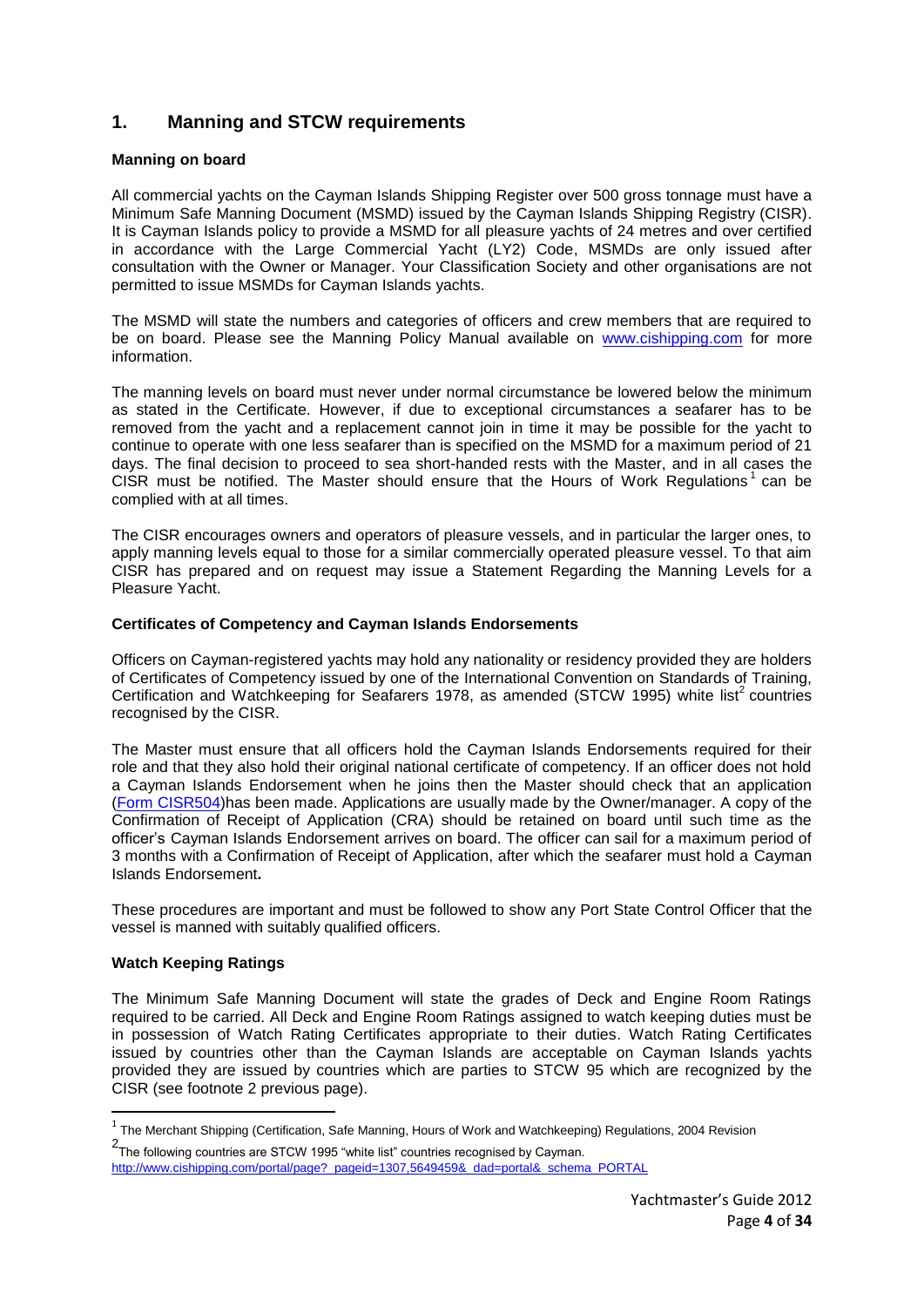#### **Medical Fitness Certificates**

A seafarer may not be employed on a commercially operated yacht unless he is the holder of a valid Medical Fitness Certificate (MFC) which must have been issued within the last two years. Where a MFC expires while a seafarer is on board in a location where a medical examination in accordance with the regulations is not practicable he may continue to be employed in the yacht for a period not exceeding three months from the date of expiry of his MFC.

A seafarer may not be employed in a capacity precluded by a restriction in his MFC. Seafarers under 18 years of age may not be employed on any ship type unless that seafarer is the holder of a valid MFC issued within the previous 12 months.

#### Recognised Medical Certificates

MFCs issued to seafarers by countries in accordance with the requirements of ILO Conventions No.147 or No.73 are acceptable for employment on Cayman Islands yachts. The MFCs for seafarers<br>working on Cayman Islands Yachts must be provided in English. See also working on Cayman Islands Yachts must be provided in English. See also [http://www.cishipping.com/portal/page?\\_pageid=1307,5649459&\\_dad=portal&\\_schema\\_PORTAL](http://www.cishipping.com/portal/page?_pageid=1307,5649459&_dad=portal&_schema_PORTAL)

#### **Seaman's Discharge Book**

Every seafarer, regardless of nationality, on a Cayman Islands registered yacht is eligible to be issued (upon request and submission of the required supporting documentation) with a Cayman Islands Seaman's Discharge Book. However, this is not mandatory as a Seaman's Discharge Book from another Flag is acceptable.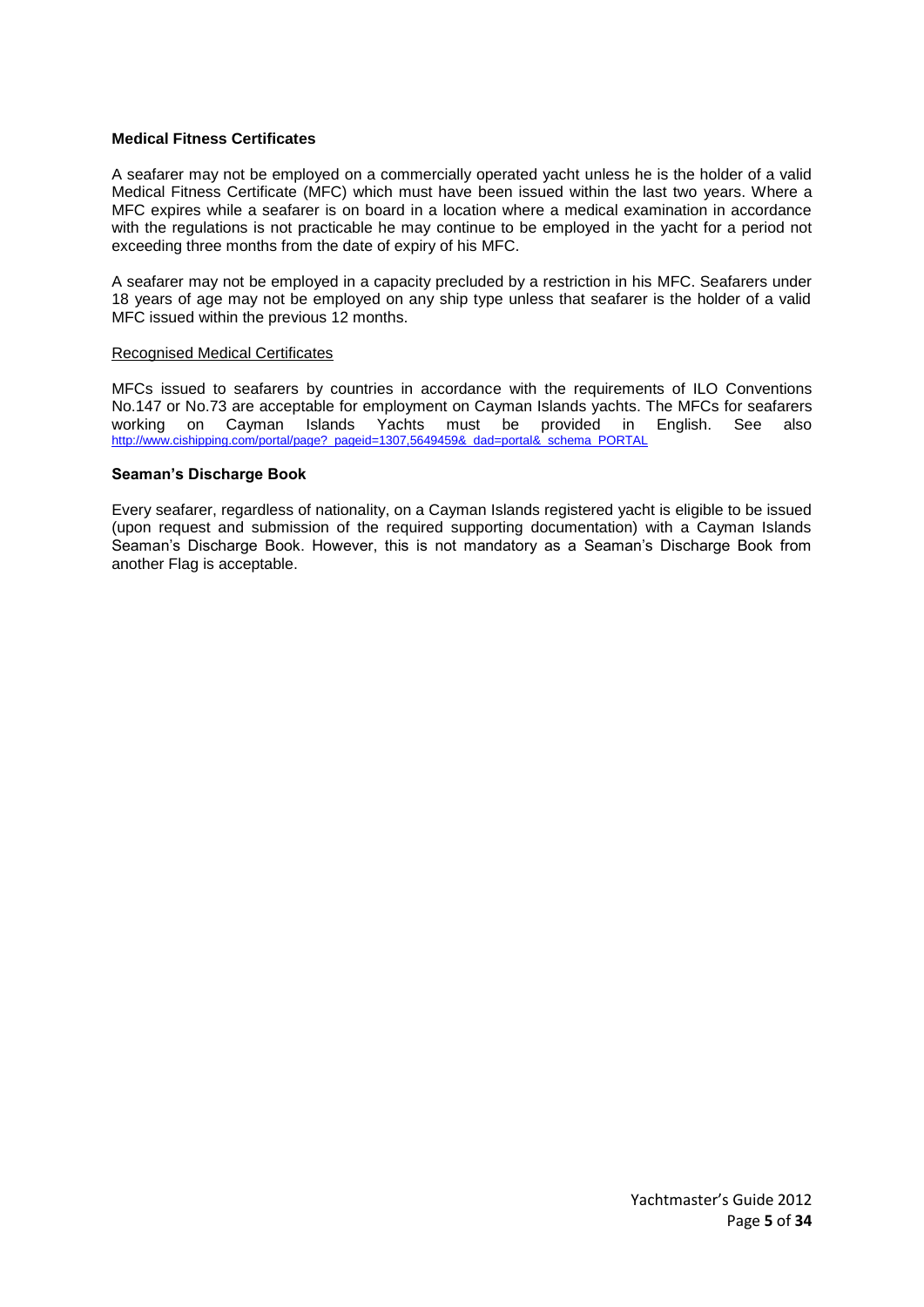## **2. Crew Agreements<sup>3</sup>**

#### **Crew Agreement**

Cayman Islands Laws and Regulations<sup>4</sup> require that every commercially operated yacht must have an agreement in writing between each person employed and the company employing him. These are known as crew agreements and they are required to be in writing and of a form approved by the CISR.

There is a model crew agreement which may be found in the Manning Policy Manual found on the [CISR Website.](http://www.cishipping.com/portal/page?_pageid=1307,1684619&_dad=portal&_schema=PORTAL) If you wish to use clauses different to those in the model crew agreement please contact the CISR. However, a charge will be made for consideration of any alternative clauses. Crew Agreements are to be used for each commercially operated yacht in conjunction with the Official Log Book. It is a requirement of Cayman Islands law that it is properly used and completed.

A crew agreement must be used whether or not there is in place any other contract or agreement with the yacht's crew. Among the information to be included in the Agreement are the yacht's particulars as found on the Certificate of British Registry (COBR), the date of commencement of the Agreement and date of expiry when this is known.

This guidance sets out the main requirements for opening, maintaining, and subsequently closing a crew agreement, for the guidance of Masters and others who may be involved in this task and who may be unfamiliar with these requirements.

#### **Front Cover - ALC1**

The Master, on opening a crew agreement for the first time, should insert at the top of the Form ALC1 the name of the employer and his address. All the necessary information can be found in the yacht's COBR and the details should be entered exactly as found in that document.

Also recorded are the date and place of commencement and termination of the agreement. This defines the parties to the agreement and will normally be either the name of the owner or of the operator who is employing the crew of the yacht. Each seafarer who then signs on the list of crew becomes a party to this agreement between himself and the employer.

Within the contractual clauses there is a space for geographical limits, (normally 75° N/S) and the length for which the agreement will last.

There is a row requiring the notice period for termination of employment on arrival at a port to be entered. The figure entered should be the same notice period as any other notice period contained in any other contract of employment that applies. If there is no notice period specified in any other contract of employment then a reasonable figure should be entered, not normally more than 30 days. The country of the port should be entered (insert Cayman Islands).

At the end of this page is a space for the signature of the Master, or the employer. In almost all cases this will be signed by the Master as the person opening the agreement and dated as the day on which the agreement is opened.

Once an agreement is opened the appropriate entry should be made in the official log book.

## **Lists of crew - Forms ALC 1(a), (b) & (c)**

 $\overline{a}$ 

Crew agreements are supplemented by a List of Crew (Form ALC1). These three official forms make up a part of the crew agreement (the Articles) and they will be supplied with each set of Articles.

 $3$  Reflects the current information prior to the full implementation of the Maritime Labour Convention, 2006

<sup>&</sup>lt;sup>4</sup> Merchant Shipping (Crew Agreements, Lists of Crew and Discharge of Seamen) Regulations 1992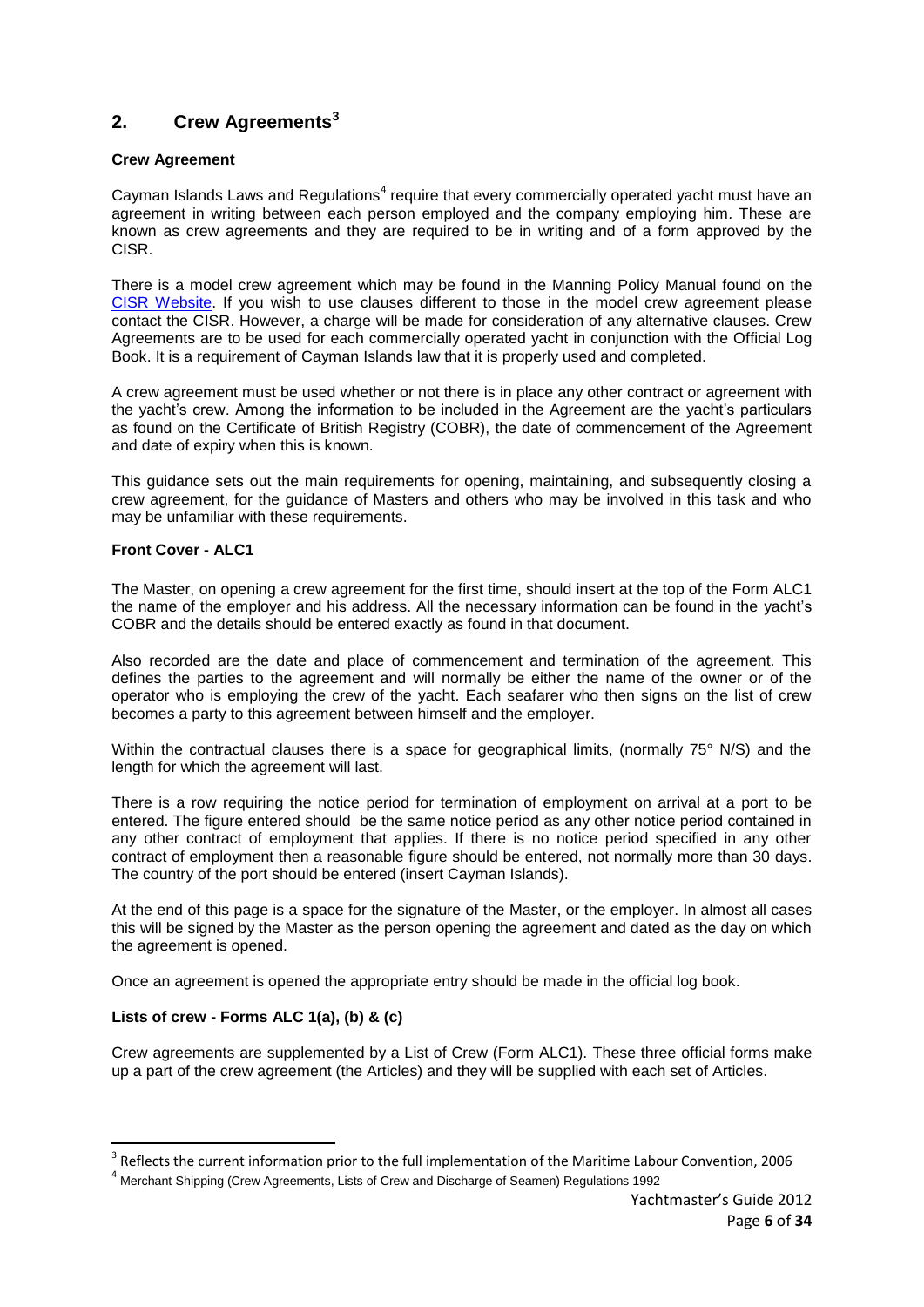Form ALC1(a) is used to record the details of every member of the crew when they join the yacht. It makes up the official list of crew in Cayman Islands Law and it is important that it is completed correctly.

Form ALC1(b) is used for the same purpose but this one is reserved for the Master and for any noncrew members such as Superintendents, riding crews, wives and dependents.

Form ALC1(c) is for persons employed on the yacht who are under the age of 18. This is in addition to those entries for the same person on the Form ALC1 (a).

It is important, that the yachts' manager is able to provide details of crew on board each Cayman Islands yacht. Therefore a copy of the list of crew is to be maintained ashore by the yacht's managers or the owner as the case may be. Any changes to the crew list must be recorded on the yacht immediately and notified to and recorded in the shore-based copy within three days of the change.

#### **The crew agreement during the voyage**

Once the crew agreement is opened the Master is required to post up a copy of the Front Cover (ALC) and the basic employment clauses in a conspicuous place. The lists of crew ALC 1(a), (b) and (c) do not need to be posted up.

During the voyage crew members may leave and join the yacht. As each crew member leaves he needs to "sign off" by signing the shaded boxes on the ALC form. The reason for leaving will simply be – "Leave". You will also need to make an entry in the Official Log Book of each departure. New crew members will have their details entered on the ALC 1 form when they arrive so that the form remains a continuous record of seafarers employed in the yacht.

#### **Terminating a crew agreement**

At the end of the crew agreement it must be closed and all persons on it who have not already done so must sign off in section (b) of the final column.

The entry for 'Date and Place of leaving the ship' should be left blank if the crew member is to sign on another crew agreement immediately and is not therefore leaving the yacht and the reason for discharge in this case will be "agreement terminated".

Any seafarer is entitled to receive a record of his service on the yacht in accordance with the Regulations (see footnote 4 previous page). Such a record would normally be in the form of a discharge book.

#### **Seafarers Employment Agreements**

Notwithstanding the fact that Crew Agreements are still in use, it should be noted that we are in a transitional phase with the implementation of the forthcoming Maritime Labour Convention which will come into force on the 20<sup>th</sup> August 2013. The Merchant Shipping (Crew Agreements, List of Crew and Discharge of Seamen) (Cayman Islands) Regulations, 1992 will soon be replaced with the Merchant Shipping (MLC) (Seafarer Employment Agreement) Regulations 2013. Yachtmasters are advised that Seafarer Employment Agreements may be used in lieu of traditional crew agreements subject to these being approved by the Administration prior to implementation.

A revised copy of this guide will be published just before the MLC, 2006 enters into force but for further information please contact [shipping.master@cishipping.com.](mailto:shipping.master@cishipping.com)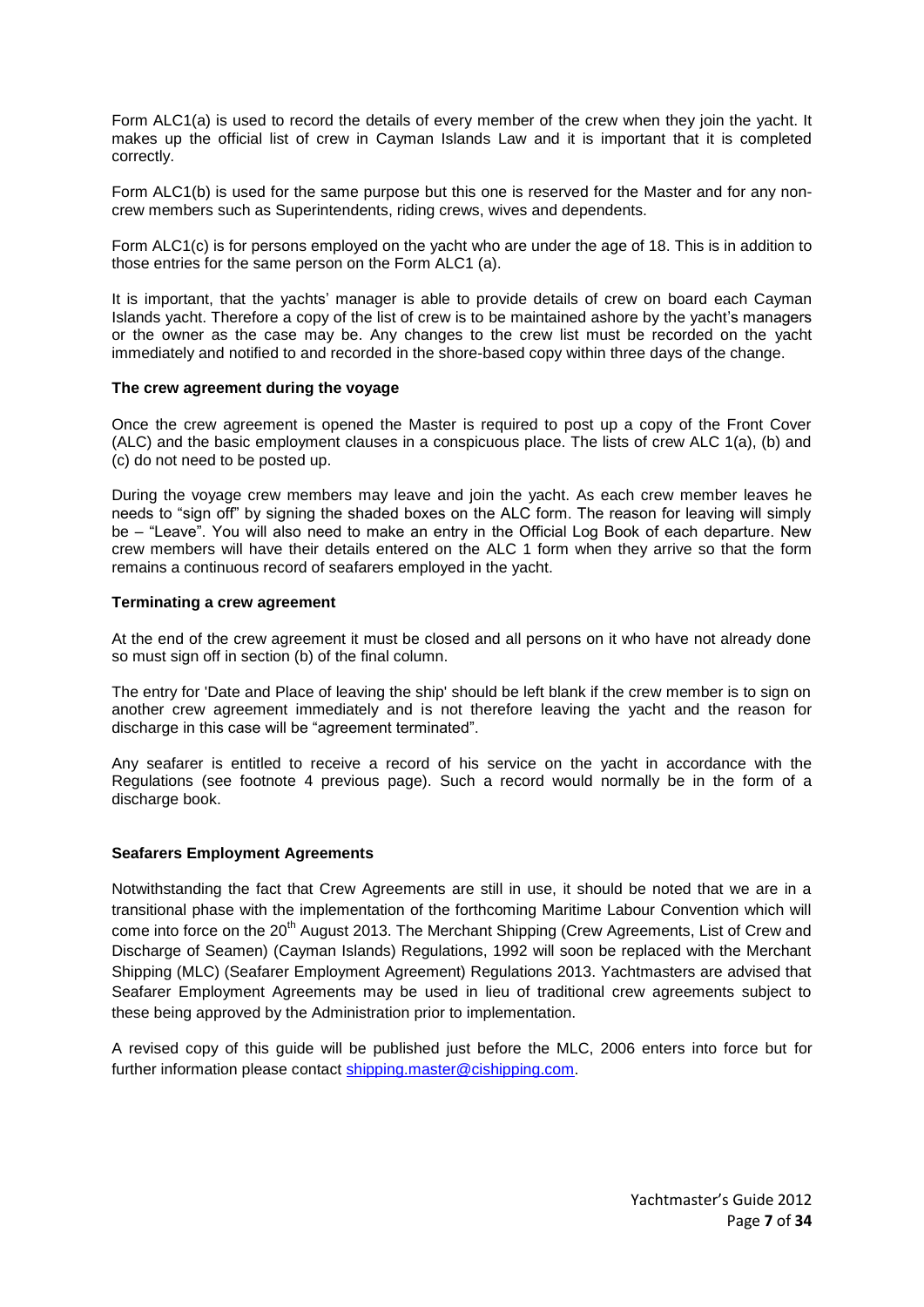## **3. Official Log Books**

Every commercially operated yacht is required to carry and maintain an official log book. The CISR has published an Official Log Book (OLB) specifically for use on Yachts which can be obtained directly from the CISR. The OLB is an important legal document required by our Merchant Shipping Law and Regulations. It is a record of activities carried out on board the yacht as required by the CISR. The OLB or extracts thereof may be submitted as evidence in courts of the Cayman Islands.

The following paragraphs provide guidance on the entries to be made, signed and witnessed, the time for making entries, how to amend or cancel an entry, and to whom the OLB must be produced.

All entries made must be timely and accurate. The Master may be guilty of an offence for any omission in this respect. The Master may be required to produce the log book to an Officer of the CISR or a customs officer on demand. Therefore, it is essential that the log book contains all the entries required by the Laws and Regulations of the Cayman Islands. Should the OLB be incomplete or not properly maintained, the absence of proper entries could prejudice the position of the Master in the event of an accident and any inquiry into that accident.

If it is not practicable by reason of its length, the circumstances in which it is to be made or for any other reason, for an entry to be contained in the OLB, it must be contained in a separate document annexed and referred to in an entry in the OLB; and references in the Regulations to an OLB include references to any document annexed to it.

The Master may delegate the responsibility for making certain entries to department heads or other competent persons; however no delegation of responsibility may be made where the attached schedule requires that an entry be made by the Master in person.

If it is necessary to amend or cancel an entry in the OLB this must be done by a further entry, not by altering the original entry. Anyone who intentionally destroys, mutilates or renders illegible any entry in any Log Book is guilty of an offence.

#### **Log Book Section 1 - Cover**

The first entries are the details of the yacht, name, port of registry, official number, gross tonnage, and net tonnage. The details should be taken from the yacht's COBR.

The second section is for the names of successive Masters of the yacht. The Master opening the OLB should enter his name and Certificate details on the first line, successive Masters should add their details when they take over command. If a Master has been on the yacht before and returns while the OLB is still in use, he does not need to add his name a second time.

The third section is for the details and address of the registered owner. The details should be taken from the COBR.

The final section is for the date and place at which the OLB is opened. As the OLB also serves as a record of seafarers employed on the yacht it will always be opened on the same day that a new crew agreement is opened. The closing date for the OLB will be the date on which the crew agreement is closed.

All the entries in this section must be made by the Master.

#### **Log Book Section 2 - Record of seafarers employed on the yacht**

This section records all the crew members. The first column "Reference number in list of crew" is for the consecutive number given to each entry in the crew list (ALC1 (a)), which is part of the articles. When each crew member signs the articles, the number opposite to his entry in the articles is entered in this first column, his name is in the second column and the capacity in which employed is in the third. These three parts should be filled in at the same time that the crew member signs the crew agreement.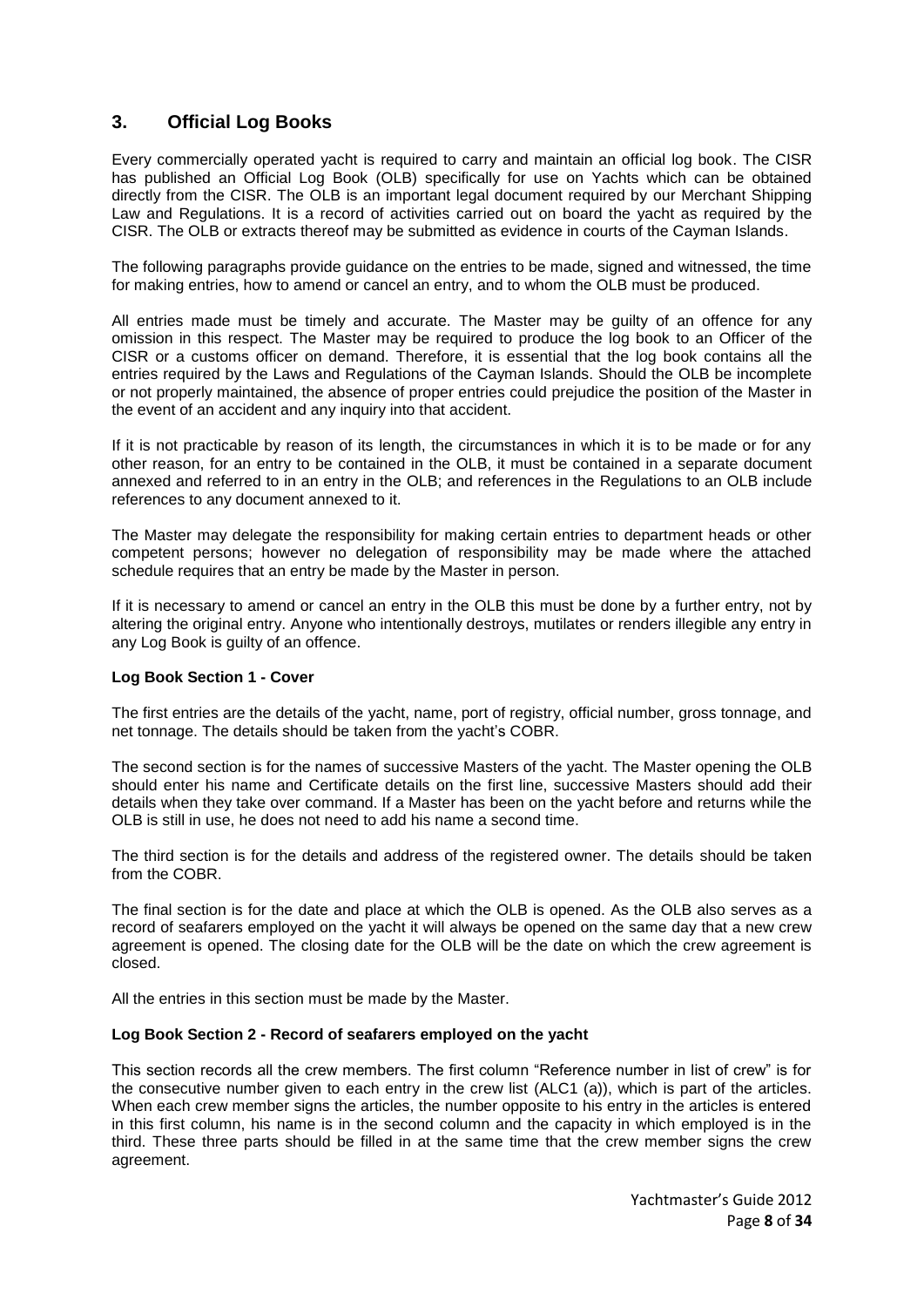If a crew member leaves the yacht and then returns while the OLB is still in use, he should be entered again with his new number from the list of crew. It may happen that the same crew member will have several entries in this section of the OLB.

Column 4 "If entry made in narrative section give relevant page." forms an index. If any entry in respect of a crew member is made in the narrative section of the log book (Log Book Section 10) then the narrative section page number is entered at the same time in column 4. If there are a number of entries then the page number of each is added, separated by a comma.

All entries in this section should be made by the master.

#### <span id="page-8-0"></span>**Log Book Section 3 – Returns and entries of births and deaths**

Instructions for completion are at the top of the section. It should be noted that in the section for births, the signature of the mother is required while in the section for deaths, the signature of the master AND the signature of a member of the crew are both required. The crew member may be any crew member.

It is essential that the mother's signature is given in the case of a birth and it is essential that the entries in respect of deaths are signed by the master and by a crew member. A failure to sign and witness these entries can invalidate them and can give rise to major legal issues.

The forms SMA/FM/RB1 Issue 1 (for recording births) and SMA/FM/RD1 Issue 1 (for recording deaths) are available from the CISR.

Additional information on the procedures for recording and reporting births and deaths may be found in [section 10.](#page-23-0)

#### **Log Book Section 4 - Record of musters, boat drills and fire drills, safety training, inspections of life-saving appliances and fire appliances**

This section must be completed at the time of every drill. Attention is drawn to [shipping notices](http://www.cishipping.com/portal/page?_pageid=1307,1684544&_dad=portal&_schema=PORTAL) which set out the current requirements for the frequency of drills and content.

Every entry MUST be signed by the Master and by one other crew member. If it is not signed by BOTH, the entry is invalid and will not be accepted as proof that the drills have been carried out.

If for any reason a muster or drill is not held then a statement as to the reason why should be entered in column 2. Valid reasons might include "vessel rolling and pitching heavily, unsafe to carry out drills".

If a drill is postponed or cancelled then it should take place at the next suitable opportunity which will be down to the discretion of the Master.

The Regulations<sup>5</sup> state that, for large commercially operated yachts of 1000 gross tonnage and above, drills simulating the rescue of a crew member from a dangerous space are held at intervals not exceeding two months, and that a record of each such drill is entered in the OLB.

#### **Log Book section 5 - Record of inspections of crew accommodation.**

This section is for records of mandatory inspections of crew accommodation. The Regulations<sup>6</sup> require that an inspection of the crew accommodation, is carried out every seven days, to ensure that it is being kept clean and that all the requirements of the crew accommodation regulations are being followed. The Master may delegate responsibility for inspections to department heads or other competent persons, but the Master or person so delegated by the Master must be accompanied by one other member of the crew. All entries must be signed by the Master (or person so delegated by

1

<sup>&</sup>lt;sup>5</sup> Merchant Shipping (Entry into Dangerous Spaces) Regulations, 2004

<sup>6</sup> Merchant Shipping (Crew Accommodation) (Cayman Islands) Regulations, 1988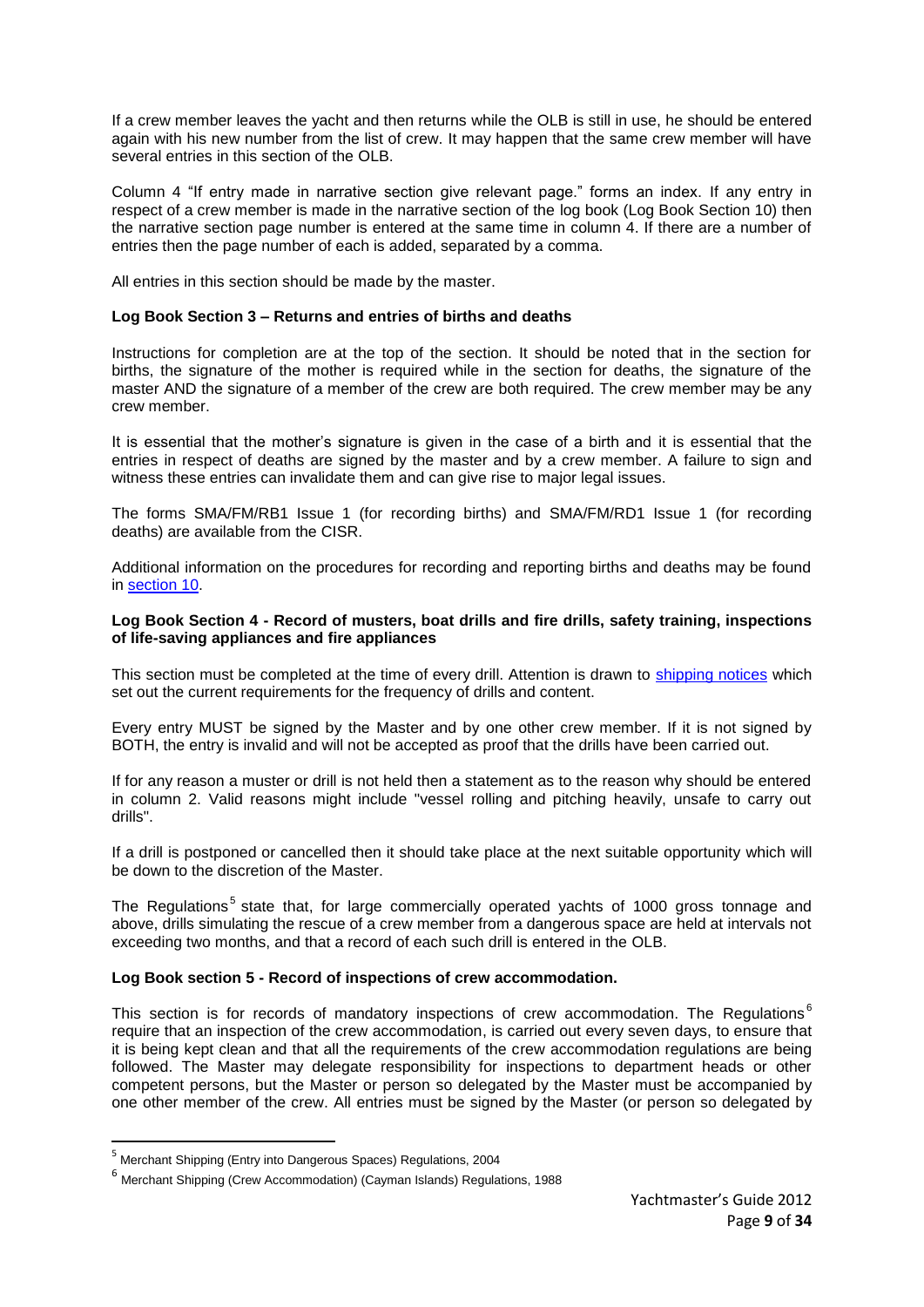the Master) and a member of the crew, who will normally be the same person who accompanies the Master.

#### **Log Book section 6 - Record of inspections of food and water provided for the crew**

The UK's [MGN 397](http://www.mcga.gov.uk/c4mca/397.pdf) contains guidelines and practical advice on the fundamental rules of food hygiene consistent with the catering and meat industry in general.

There are no minimum requirements regarding the minimum amount of food. The Regulations<sup>7</sup> state:

- "4. It shall be the duty of the employer and Master of every ship to ensure that there shall be provided on their ship provisions and water which
	- (a) are suitable in respect of quantity, nutritive value, quality and variety having regard to the size of the crew and the character and nature of the voyage;
	- (b) do not contain anything which is likely to cause sickness or injury to health or which renders any provision or water unpalatable; and
	- (c) are otherwise fit for consumption."

The records of inspections in this section are similar to those for Crew Accommodation. Our Regulations require that inspections are carried out at intervals not more than seven days.

The inspections in this section must be made by the Master and any member of the crew. In practice it will usually be possible to inspect refrigerated compartments, dry provisions, store rooms, galleys etc. with a member of the catering department during the course of the accommodation inspection.

Entries in this section must be signed by the Master and by the member of the crew making the inspection.

#### **Log Book section 7 – Voyage Details and pre-departure checks.**

This section records the date and location of departure and arrival, along with the freeboards acceptable for the yacht on departure for each voyage. It must be completed at departure. It also contains space for the recording of the test of the steering gear

Our Laws require steering gear to be tested within 12 hours before sailing (or once per week for yachts making one voyage or more per week from the same port) and emergency steering systems to be tested every 3 months on commercially operated yachts over 500 gross tonnage.

#### **Log Book section 8 – Appointment of Safety Officers, Ship Security Officers etc.**

This section is to record the appointment of Safety Officers as recommended by the Code of Safe Working Practices, and Ship Security Officers as required by the International Ship and Port Facility Security (ISPS) code.

Entries in this section must be signed by the Master and by the appointee.

#### **Log Book section 8 - Narrative section**

This section is for explanatory entries. In general terms this section should contain entries relating to:

- changes of Master
- the annexing of other documents to the official log book
- accidents
- casualties

1

disciplinary matters

<sup>&</sup>lt;sup>7</sup> Merchant Shipping (Provisions and Water) (Cayman Islands) Regulations 1989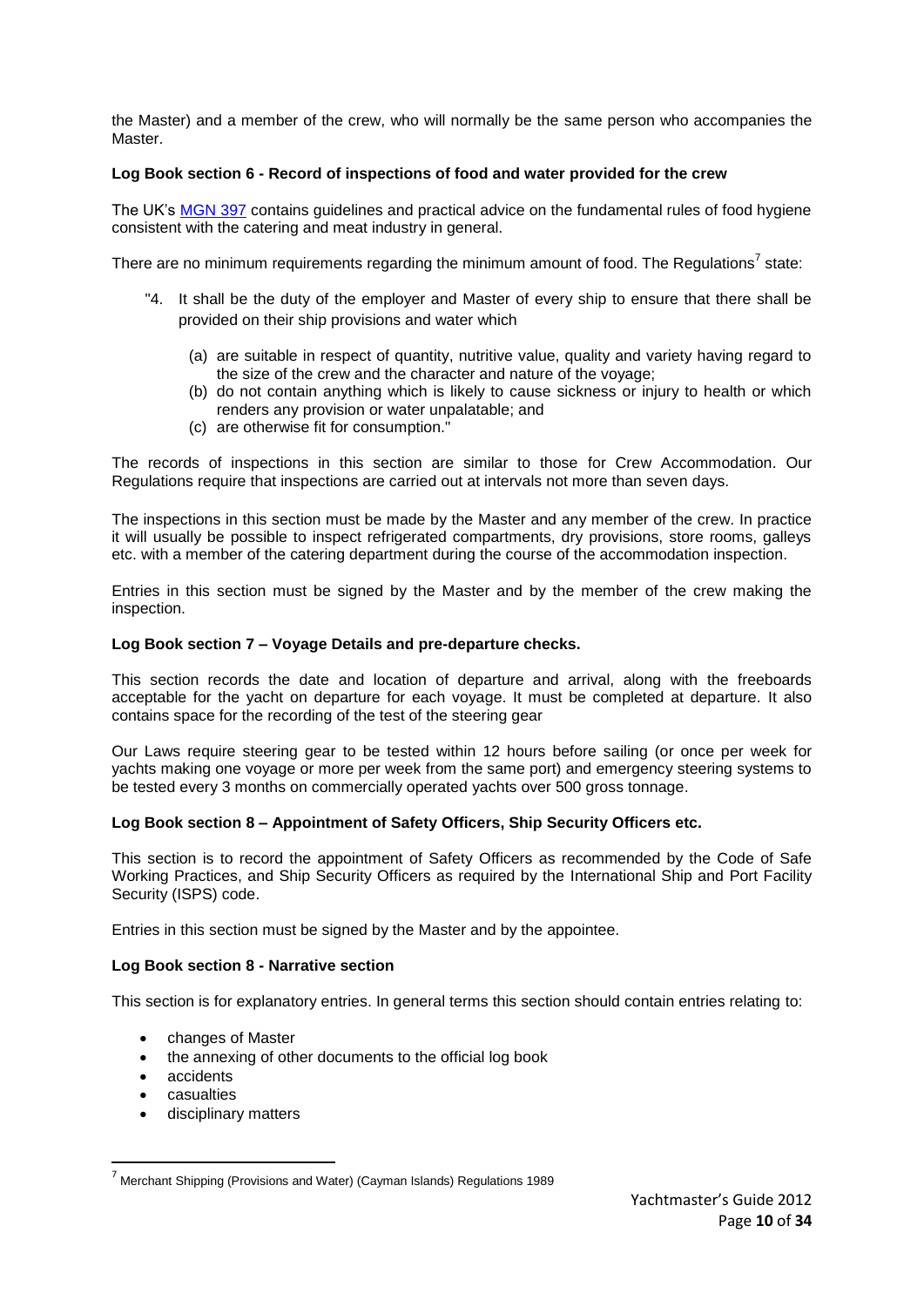- discharge of crew members, i.e. when they sign off the articles (note: there is no need to make an entry when crew members sign on to the articles, this is covered above).
- details of crew left behind
- desertions
- complaints
- promotions and demotions
- criminal convictions during a voyage
- illness
- deaths
- appointments of Safety Official, Representatives and Committees.
- meetings of Safety Committees.
- wages disputes
- closing of articles and Official Log Book.

Every entry must be signed by the Master and by a member of the crew. If it is not practicable due to its length, or for any other reason for an entry to be contained in the narrative section, it must be contained in a separate document annexed to the OLB and referred to in an entry in the narrative section.

The page number for every entry in the narrative section which refers to a crew member should be entered in column 4 of the list of crew section.

#### **Full and completed Official Log Books**

In the event that an OLB becomes full while the articles are still open, another OLB should be started. An entry should be made in the narrative section of the second or subsequent book should reflect that this is a continuation book.

Once the OLB is completed it should be kept onboard for three years after the last entry. There is no need to return it to the CISR.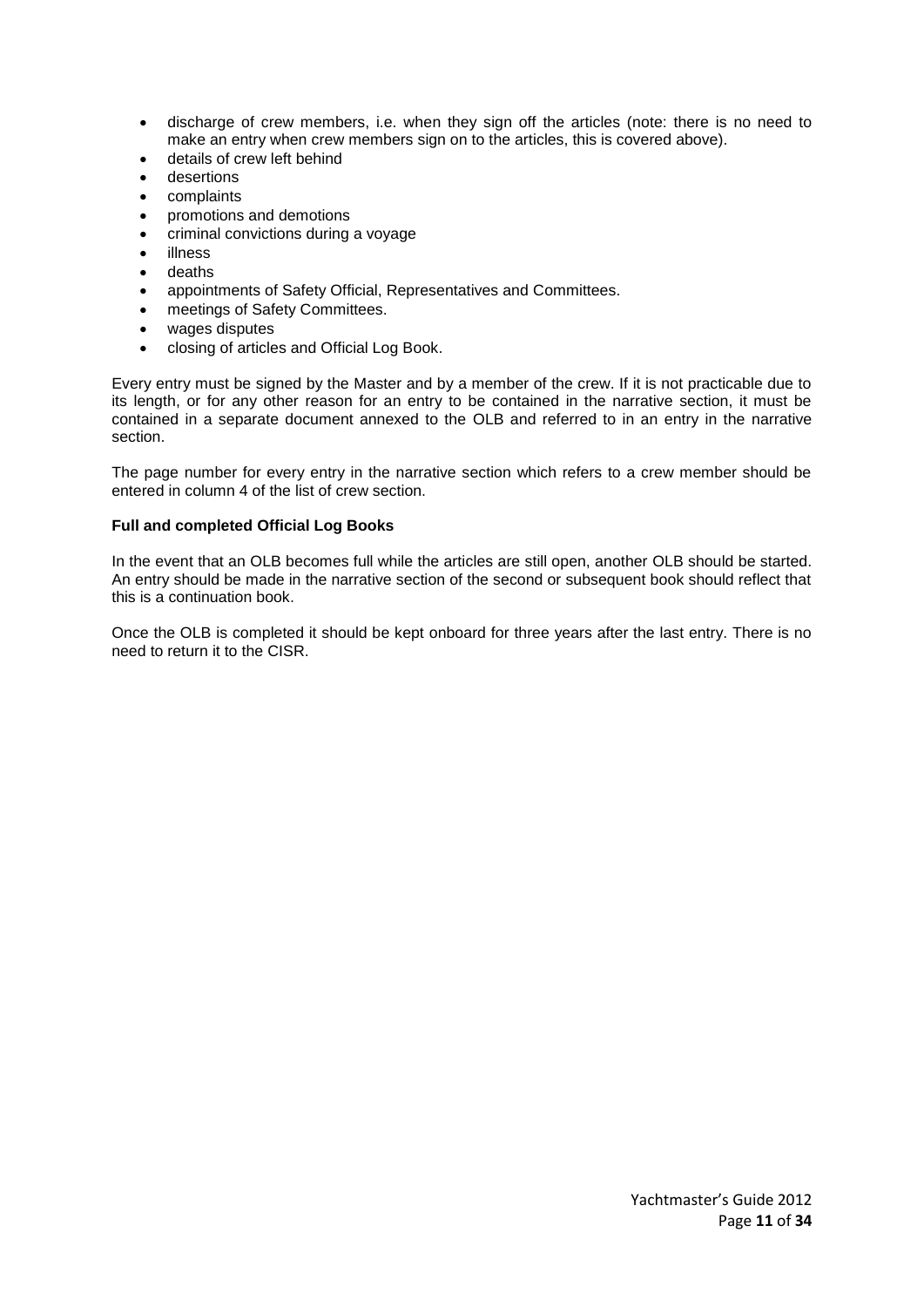## **4. Other Log Books**

## **4.1 GMDSS Radio Log Book**

All Cayman Islands yachts which are subject to SOLAS Chapter IV $^8$  are required to carry a GMDSS Log Book. The purpose of the GMDSS Log Book is to keep records of communications relating to distress, urgency and safety radio traffic, regular positions of the yacht and results of tests on radio equipment. The tests are required to be carried out and recorded are found within the GMDSS Log Book.

If there is insufficient space to make a further entry in any section of the radio log, the log book should be closed and a new radio log opened. Closed GMDSS Log Books should be retained onboard for a period of at least 12 months after the last entry.

## **4.2 Oil Record Books**

All yachts (including private yachts) of 400 gross tonnage and above must carry and use an Oil Record Book. They are regularly inspected by Port State Control Officers whilst checking for possible illegal discharges and it is very important that the Oil Record Books are accurately and carefully kept and incorrect or false entries may lead to an offence being committed in that port State and the punishments can be severe.

The Oil Record Book part 1 covers machinery space operations, and must contain entries relating to ballasting or cleaning of oil fuel tanks, discharge of ballast or cleaning water from oil fuel tanks, disposal of oily residues (sludge) and discharge overboard of bilge water which has accumulated in machinery spaces, bunkering operations and accidental discharges of oil. The operations requiring recording are listed in the front of the oil record book.

Oil record books can be obtained from the CISR and completed books must be kept for a period of three years after the last entry. They are not required to be returned to the CISR.

When a Cayman Islands registered yacht needs to open a new Oil Record Book and the Cayman Islands Oil Record Book is not readily available, the yacht may use other Oil Record Books as long as they comply with the layout and content as defined by the MARPOL Convention (MARPOL 73/78 Annex I Regulation 20(1)) and as long as they include an English translation.

If any of these documents are not on board then please contact the Designated Person Ashore for the vessel or a responsible officer in the company for further advice.

## **4.3 Deck and Engine Room Log Books**

For day to day recording of wheelhouse and engine-room operations these may be in a format that the Company deems suitable for the type of operation that the vessel is engaged in and completed books must be kept for a period of three years after the last entry. They are not required to be returned to the CISR.

## **4.5 Garbage Record Books**

Every yacht (including private yachts) of 400 gross tonnage and above and every yacht which is certified to carry more than 15 persons must carry and maintain a Garbage Record Book to record each discharge operation or completed incineration including discharges at sea, to reception facilities, or to other ships. Completed books must be kept for a period of three years after the last entry. They are not required to be returned to the CISR.

 8 All ships over 300gt subject to SOLAS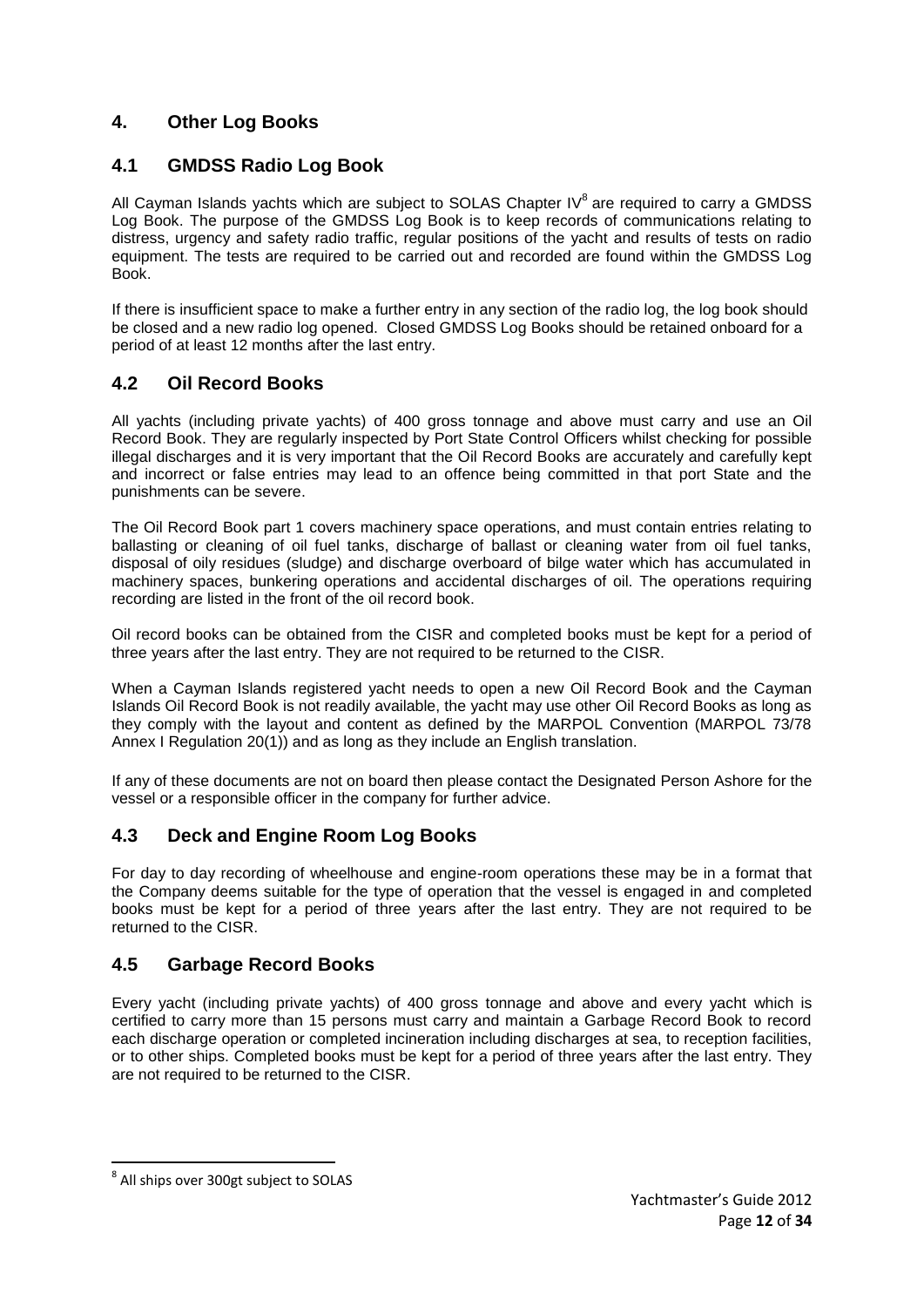## **5. Hours of work and rest**

In accordance with the requirements of STCW 95, it is the duty of every company in respect of every Cayman Islands commercially operated yacht, and of every employer, to ensure, so far as is reasonably practicable, that seafarers do not work more hours than is safe in relation to the safety of the yacht and the seafarers' performance of their duties.

#### **Rest**

Every seafarer must be provided with not less than 10 hours rest in total in any 24 hour period provided that:

- The 10 hour period may be divided into not more than two periods one of which shall be not less than 6 hours; and
- The interval between consecutive periods of rest shall not exceed 14 hours; and
- The minimum hours of rest shall not be less than 77 hours in any 7 day period.

Situations where a seafarer is on call but is free to sleep may be counted as rest, but if at any time the normal period of rest is disturbed by call-outs to work, the Master, or a person authorised by him, has to ensure that the seafarer is provided with an adequate compensatory period of rest.

#### **Unmanned Machinery Spaces**

The time when the designated duty engineer officer in a yacht with an Unmanned Machinery Spaces (UMS) class notation is free to sleep may also be counted as "rest". However, anytime that the officer is called to answer an alarm must be considered as work and as a break in that rest and therefore the amount of rest due to him has to be recalculated.

#### **Hours of Rest Schedule**

Each yacht should have an "Hours of Rest Schedule". This is a document, or a computer display, that has been drawn up by the Operator in conjunction with the Master which shows the maximum watch periods and minimum rest periods to be observed by all crew members. The "hours of rest schedule" must be posted up in a prominent place on board accessible to all the crew.

The Operator cannot change this document without consulting with the Master. The Operator has a duty to ensure that sufficient personnel are provided so that the rest periods can be complied with. The hours of rest schedule must be made available to Port State Control Officers and Surveyors when requested.

#### **Records**

Accurate records of hours of rest should be maintained. One copy should be held by the Master and a copy given to the seafarer. Any deviations from the hours of rest in the schedule must be recorded with an explanation of why the deviation occurred. These records must be available for inspection onboard at anytime. You can decide where the deviations are recorded and you can use any method that is effective provided that the records are available.

The company's Safety Management System (SMS) should provide guidance on the keeping of appropriate records and the means of reporting of repeated periods where the statutory minimum rest periods are exceeded.

#### **"Properly rested"**

Cayman Islands Regulations<sup>9</sup> place a duty on the Master to ensure that all crew involved in watch keeping are properly rested and that arrangements are adequate to maintain a safe watch at all times. The Master is required to ensure that the yacht does not sail from any port unless the officers in

 9 The Merchant Shipping (Certification, Safe Manning, Hours of Work and Watchkeeping) Regulations, 2004 Revision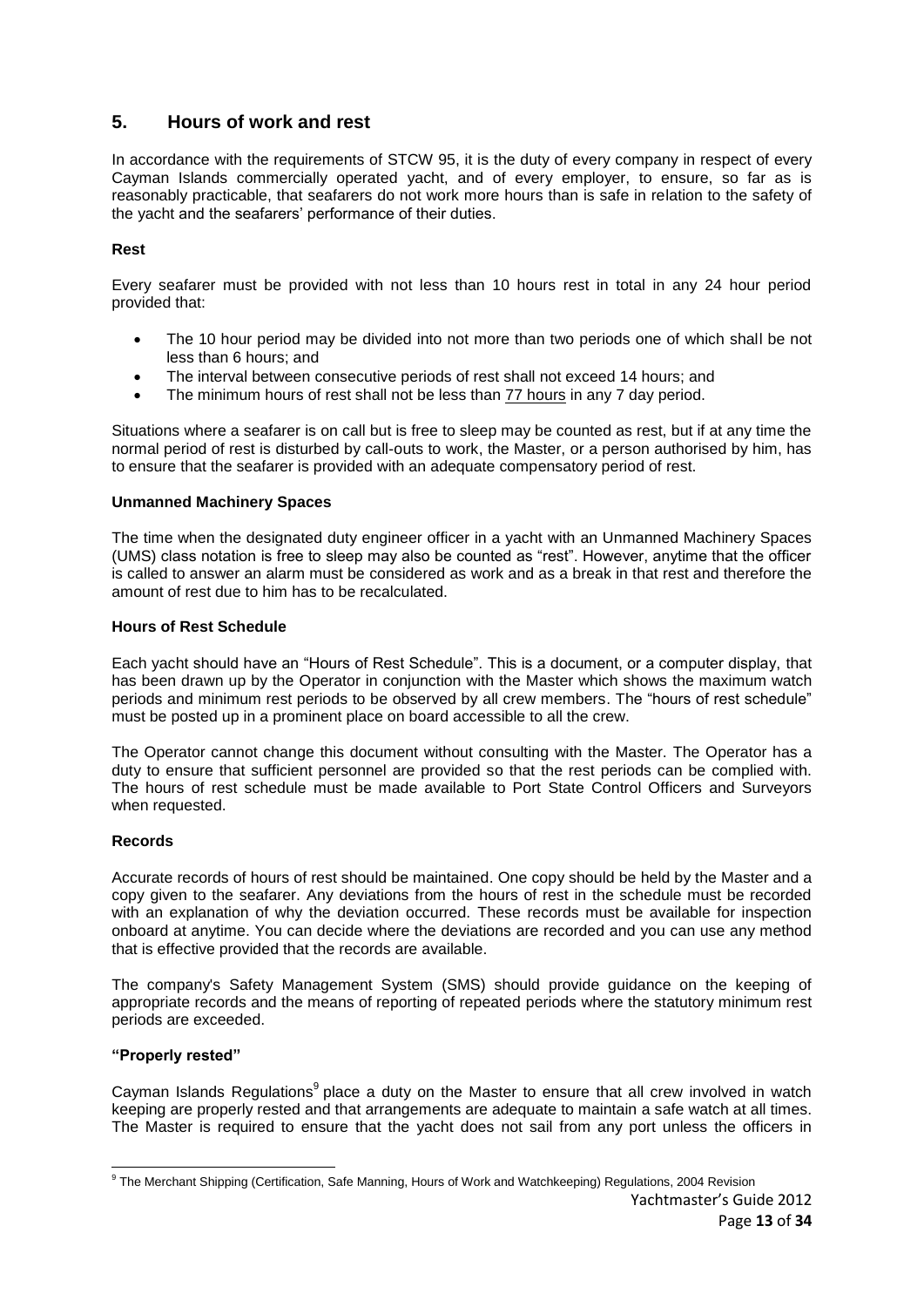charge of the watch immediately after sailing have received sufficient rest to allow them to maintain a safe watch.

#### **Exceptions**

There may be times such as:

- Emergencies, and situations likely to become emergencies unless action is taken,
- Musters and drills,
- Essential work on board which cannot be delayed for safety or environmental protection reasons; and
- Factors beyond the control of the Master or the operator other than commercial needs.

It may therefore not be possible, under these exceptional circumstances, for crew members who are involved to miss be given their minimum rest as stated in the hours of rest schedule. The Master has the authority to permit this but must record the reason for the exceptions This provision is to be invoked responsibly and should never be taken as a means of evading the hours of work and rest requirements.

In deciding what factors might come within "factors outside the control of the Master or the operator other than commercial needs" the Master must take into account all these circumstances. For example, an exceptional situation could be when a Port Authority requires at short notice that the ship vacates the berth or shifts berth early, and such a demand cannot be postponed because of safety related considerations. On the other hand a request by the charterer to sail earlier so that he may minimise port dues is not a valid factor under this definition this counts as a commercial need. The company's SMS should provide guidance on the keeping of appropriate records and the means of reporting of repeated periods where the statutory minimum rest periods are exceeded. Where repeated infringements of the hours of work and rest provisions occur this may well mean that the crew complement will have to be increased to enable better compliance.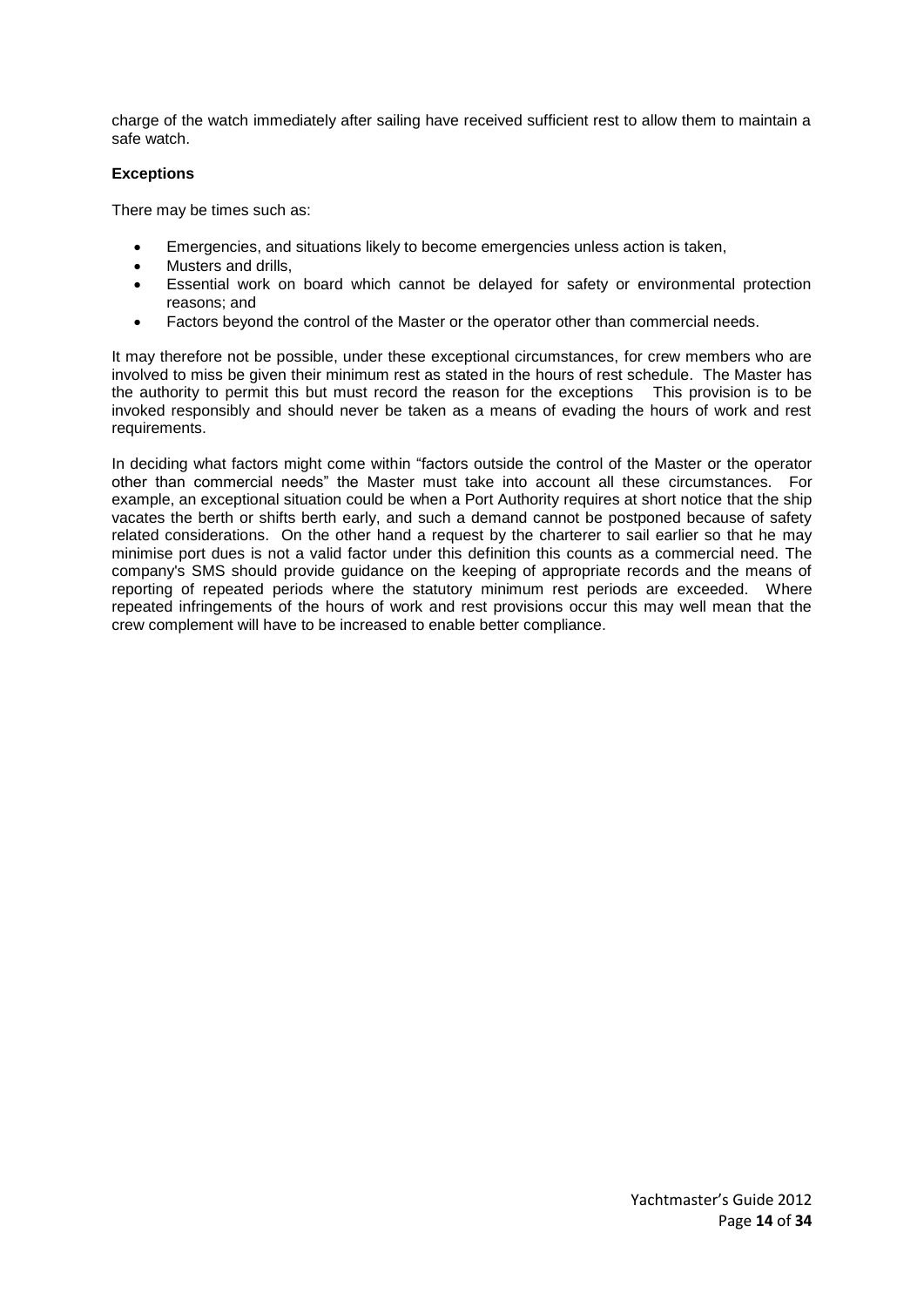## **6. Drills and tests**

The following lists a sample of drills and tests required to be undertaken on the on yachts. However it should be noted that the list below depends on the size of the yacht and whether or not it is commercially operated. The list is not exhaustive and you should always make sure you are aware of the drills the yacht is required to undertake, the various international conventions and [shipping notices](http://www.cishipping.com/portal/page?_pageid=1307,1684544&_dad=portal&_schema=PORTAL) provide guidance. Where required by regulations the drills and tests should be noted in the appropriate section of the Official Log Book:

Fire

Abandon Ship Steering Gear Emergency Steering Gear Ship Security Alarm System (SSAS) Company Exercise Main Engine Failure Steering Failure **Collision** Man Overboard Stranding / Grounding Flooding Search and Rescue Excessive List / Loss of Stability Rescue from an enclosed or dangerous space Helicopter Operations Cargo Shift Electrical Black Out Emergency Towing Medical Emergency Stowaway Search Pirates Bomb Search Oil Spill Lightering Passenger Ships: Other tests and drills which may be in the Master Decision Support System

Sources: include SOLAS, ISM Code, ISPS Code, SOPEP (MARPOL 73/78)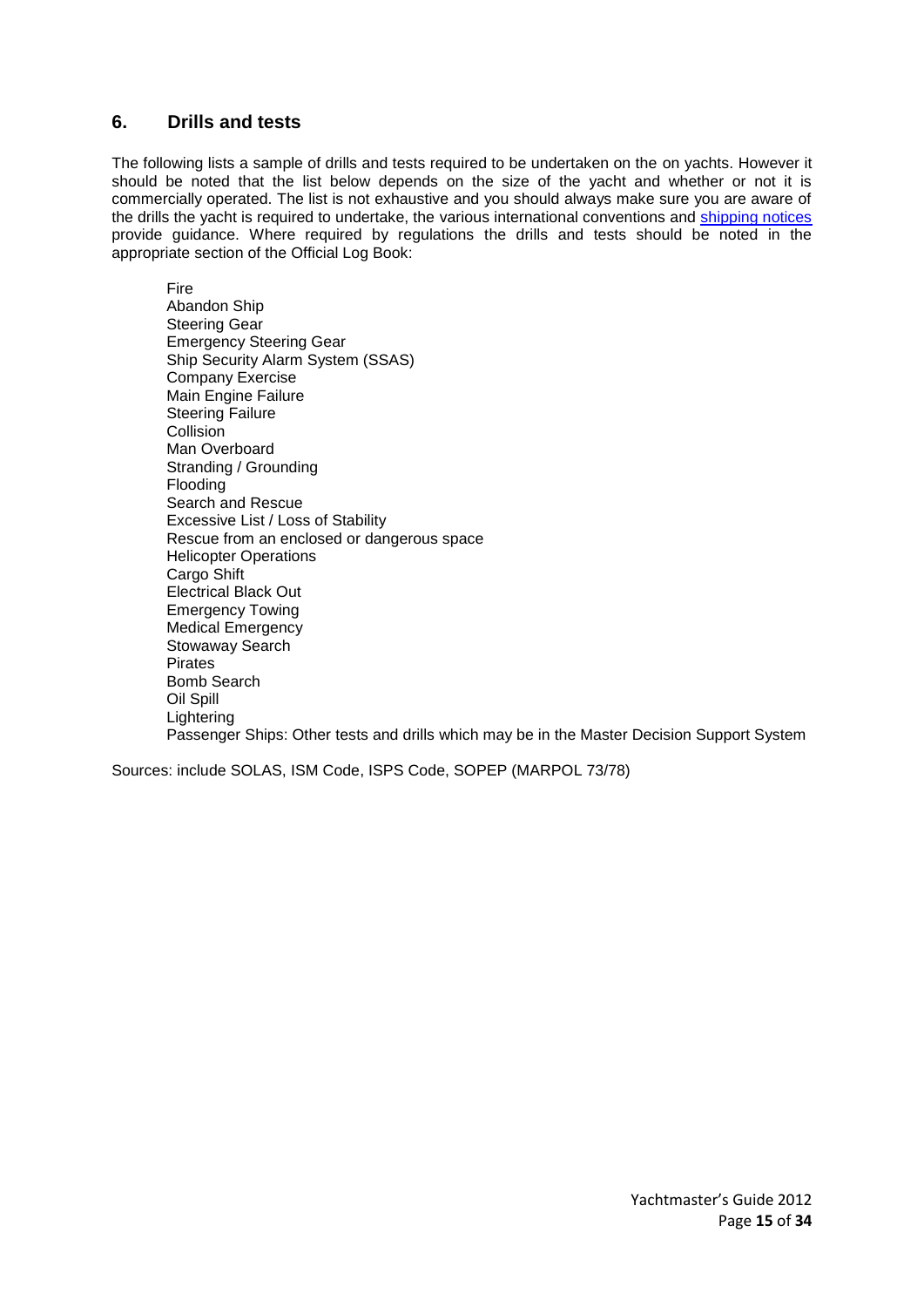## **7. Commercial Certification, Surveys and Audits**

## **7.1 Commercial Certification**

All Commercial yachts of 24 metres or above are issued with a Certificate of Compliance with the Large Commercial Yacht Code for Large Commercial Sailing and Motor Vessels (LY2). In order for this status to be maintained an annual survey by the CISR must take place.

Even if the yacht switches to Pleasure Mode operation then these annual surveys must continue in order to maintain the yachts' Large Commercial Yacht Code Certification. If the annual survey is not completed within the window the Certificate of Compliance with the Large Commercial Yacht Code becomes invalid which may have repercussions on the yacht's insurance.

*For example:* 

A yacht gains its' Certificate of Compliance with the Large Commercial Yacht Code on  $12<sup>th</sup>$  May 2009 but then it is decided to operate the yacht in Pleasure Mode commencing 25<sup>th</sup> October 2008. In 2010

no annual yacht code survey takes place so that on 12<sup>th</sup> August 2009 (the end of the window for survey) that yacht loses its Certificate of Compliance with the Large Commercial Yacht Code.

Should the yacht want to regain its' Certificate of Compliance with the Large Commercial Yacht Code a CISR surveyor would have to revisit that yacht in order to carry out another survey to confirm compliance with the Large Commercial Yacht Code.

## **7.2 Surveys**

Statutory surveys (Load Line, Safety Construction, MARPOL, Safety Equipment, Safety Radio etc.) should be arranged in a timely manner.

Annual surveys for the Large Commercial Yacht Code and periodical surveys must be completed within the six month window occurring three months before and after the anniversary date of the Certificate. The anniversary date is the day and month of the expiry date of the Certificate. If a periodical or an annual survey is not carried out within the "window" then the Certificate must be renewed after a renewal survey. This takes longer and often costs more than an annual or a periodical survey. A Certificate that has not been validated by an annual or a periodical survey within the "window" becomes invalid and the yacht risks detention or other possible sanction.

Renewal surveys must be carried out in the three month window prior to the expiry of the certificate.

As an example of this, if the Certificate had been issued on 30<sup>th</sup> October 2005 with an expiry date of  $31<sup>st</sup>$  August 2010 then the survey may be effected between that dates of 31<sup>st</sup> May (i.e. 3 months before) and 30<sup>th</sup> November (i.e. 3 months after) in each of the following years i.e. 2006, 2007, 2008 and 2009. In the final year (2010) the surveys **must** be completed before the expiry date (in this example  $31<sup>st</sup>$  August 2010) there is no 'period of grace' of three months after the expiry date, however, it is possible to have the survey completed in the three months preceding the expiry date without losing the validity data.

In the above example, the renewal survey can be completed in the period 31<sup>st</sup> May 2010 to 31<sup>st</sup> August 2010 so that when the new Certificate is issued the new expiry date would be  $31<sup>st</sup>$  August 2015.

## **7.3 Audits**

All Cayman Islands registered commercially operated yachts over 500 gross tonnage must adhere to the International Safety Management (ISM) code and the International Ship and Port Facility Security (ISPS) code. If possible ISM and ISPS audits should be carried out at the same visit and this may need to be planned to ensure that this will be at a port where enough time is available. However, as these can sometimes be quite complicated audits it may not be possible to complete both in a single day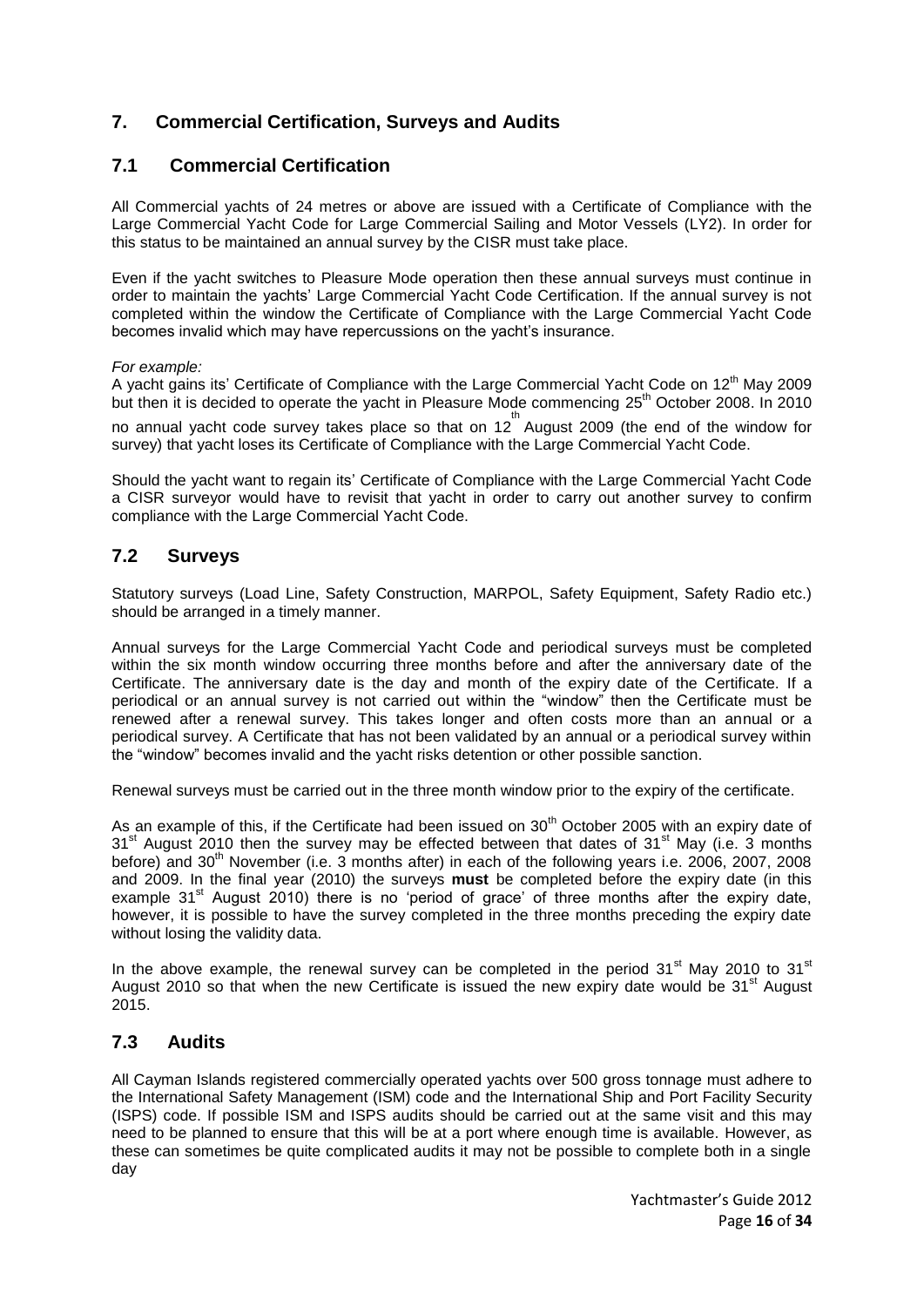#### **DOC Audits**

A Document of Compliance (DOC) will be issued to the Company following satisfactory audit to ensure compliance with the Code by the Company. An SMC cannot be issued without a valid DOC. The DOC is issued for up to five years, and is subject to annual audit, after which it must be renewed.

#### **ISM and ISPS Shipboard Audits**

In general, all shipboard audits for the ISM Code and the International Ship and Port Facility Security (ISPS) code<sup>10</sup> will be carried out by Surveyors from the CISR (with the exception of the Interim Audit which may be delegated to Class). ISM and ISPS shipboard audits should be arranged in plenty of time via the yacht's Designated Person Ashore (DPA).

#### **Interim ISM Code audits**

On initial registration all relevant yachts must undergo an "interim" assessment to ascertain that a safety management system is in place. Following this interim assessment, which may, on application to the CISR, be delegated to Class, an interim Safety Management Certificate (SMC), valid for up to six months will be issued. Towards the end of the period of validity of the interim SMC an initial audit will be generally be conducted by the CISR to ascertain that the safety management system is being operated satisfactorily. Following a successful audit, the yacht will be issued with a full term International SMC valid for up to five years.

#### **Interim ISPS Code audits**

On initial registration all relevant yachts must undergo an "interim" assessment for compliance with the ISPS Code. Following this interim assessment, which may be delegated to Class, an interim Ship Security Certificate (SSC), valid for up to six months will be issued. Towards the end of the period of validity of the interim SSC an initial audit generally will be conducted by the CISR to ascertain that the ship security system is being operated satisfactorily. Following successful initial audit, the yacht will be issued with a full time International SSC valid for up to five years. Prior to issuing this Certificate the Ship Security Plan must be approved by the CISR.

Following successful initial audit, the yacht will be issued with a full term International SSC valid for up to five years.

#### **Intermediate audits for the ISM/ISPS Codes**

A 12 month window exists (between the second and third anniversary dates of the Certificate) in which to arrange intermediate audits. It is recommended that these are arranged as soon as the window opens to avoid problems later on when the time available is less and availability of surveyors commercial constraints, vessel itinerary or location may affect the ability to carry out the audit in the most convenient location.

#### **Renewal audits for the ISM/ISPS Codes**

Renewal Audits should be completed in the three months prior to the expiry of the SMC / SSC. These should be arranged early to ensure the Certificates do not expire which would almost certainly result in a major non-conformity and port state control intervention.

#### **What is required for ISM audits?**

1

When the vessel is due a shipboard audit for ISM, the CISR should be contacted giving as much advance notice as possible. A CISR Surveyor will visit the vessel at a time and place agreed with the operators of the yacht and will perform the audit of the yacht.

 $^{10}$  All Cayman Islands registered commercially operated yachts over 500 gross tonnage must adhere to the ISPS Code.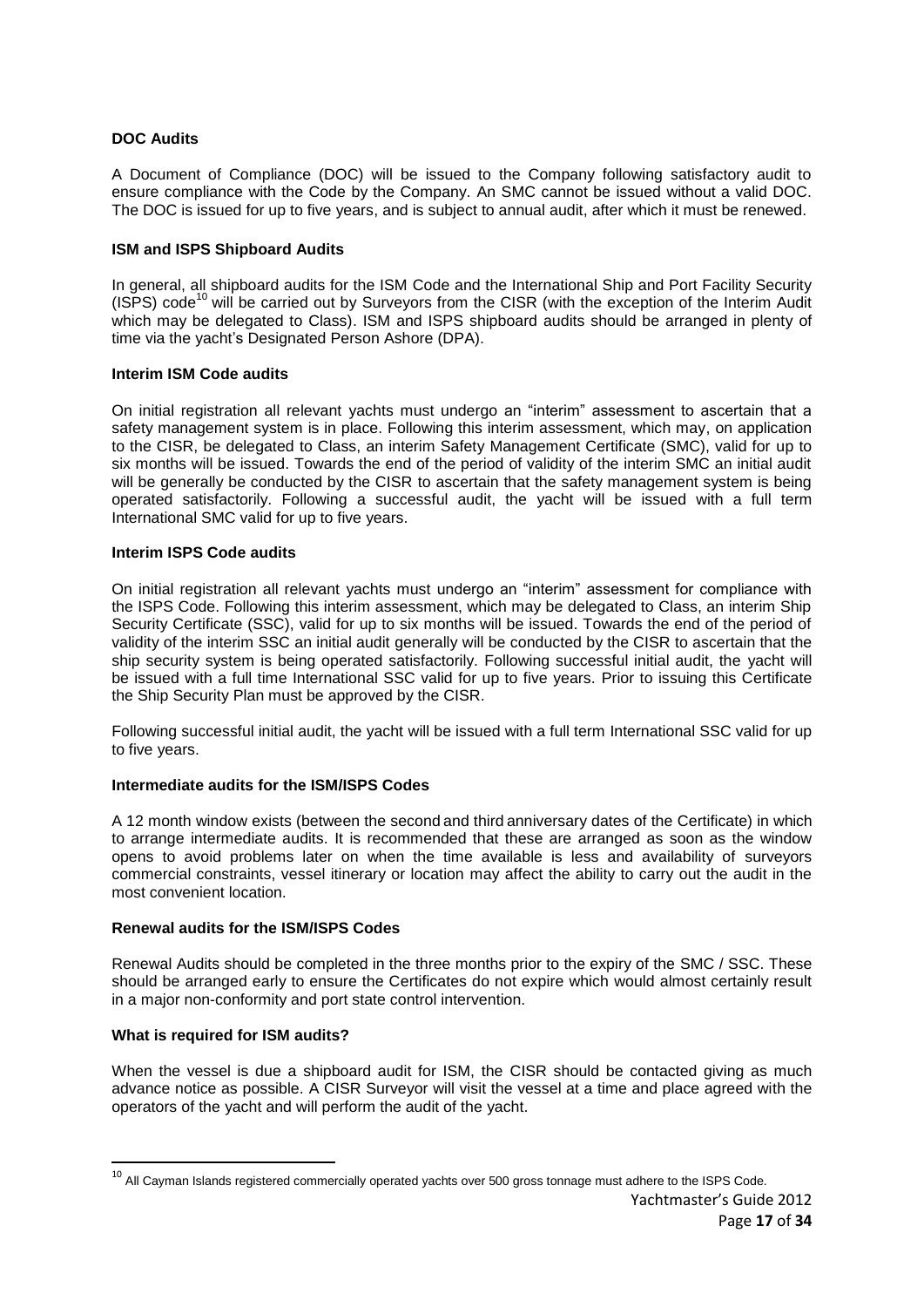It is essential that:

- The company has conducted at least one internal audit between any two external audits by the CISR; and
- The request for the audit(s) is made within a reasonable time and not left until the last month of the 12 month intermediate audit window.

The renewal audit can be carried out up to three months prior to the expiry date of the existing certificate. A new Certificate will be issued for five years from the expiry of the existing Certificate and not from the date of the audit if it is carried out within the final three month window.

#### **What is required for ISPS audits?**

When the ship is due a shipboard audit for ISPS, the CISR should be contacted giving as much advance notice as possible. The CISR Surveyor will visit the yacht at a time and place agreed with the Operators and will perform the audit and carry out an inspection of the yacht and its operations.

It is essential that:

- The company has conducted at least one internal audit between external audits by the CISR; and
- The request for the audit(s) is applied for within a reasonable time and not being left until the last month of the 12 month intermediate audit window.

In the same way as for the renewal of an SMC, the renewal audit for the SSC can be carried out up to three months prior to the expiry date of the existing Certificate. A new Certificate will be issued five years from the expiry of the existing Certificate and not from the date of the audit if it is carried out within the final three month window.

## **7.4 Mini ISM**

All commercial yachts under 500 gross tonnage must have a mini ISM system on board and working. As the name implies this is a simple version of an ISM system which outlines and records the safety management of the yacht and benefits all on board.

Annex 2 of the Large Commercial Yacht Code (LY2) gives a framework to work from when developing a mini ISM system although any format can be used.

- It must be simple.
- $\bullet$  It can be developed by the vacht.
- It must be yacht specific.
- It is not auditable, however during annual surveys it will be checked to see if it is being used.
- It is reviewed by the Company/Owner at least once every three years

You must be able to demonstrate compliance with LY2 Annex 2 to the attending CISR surveyor.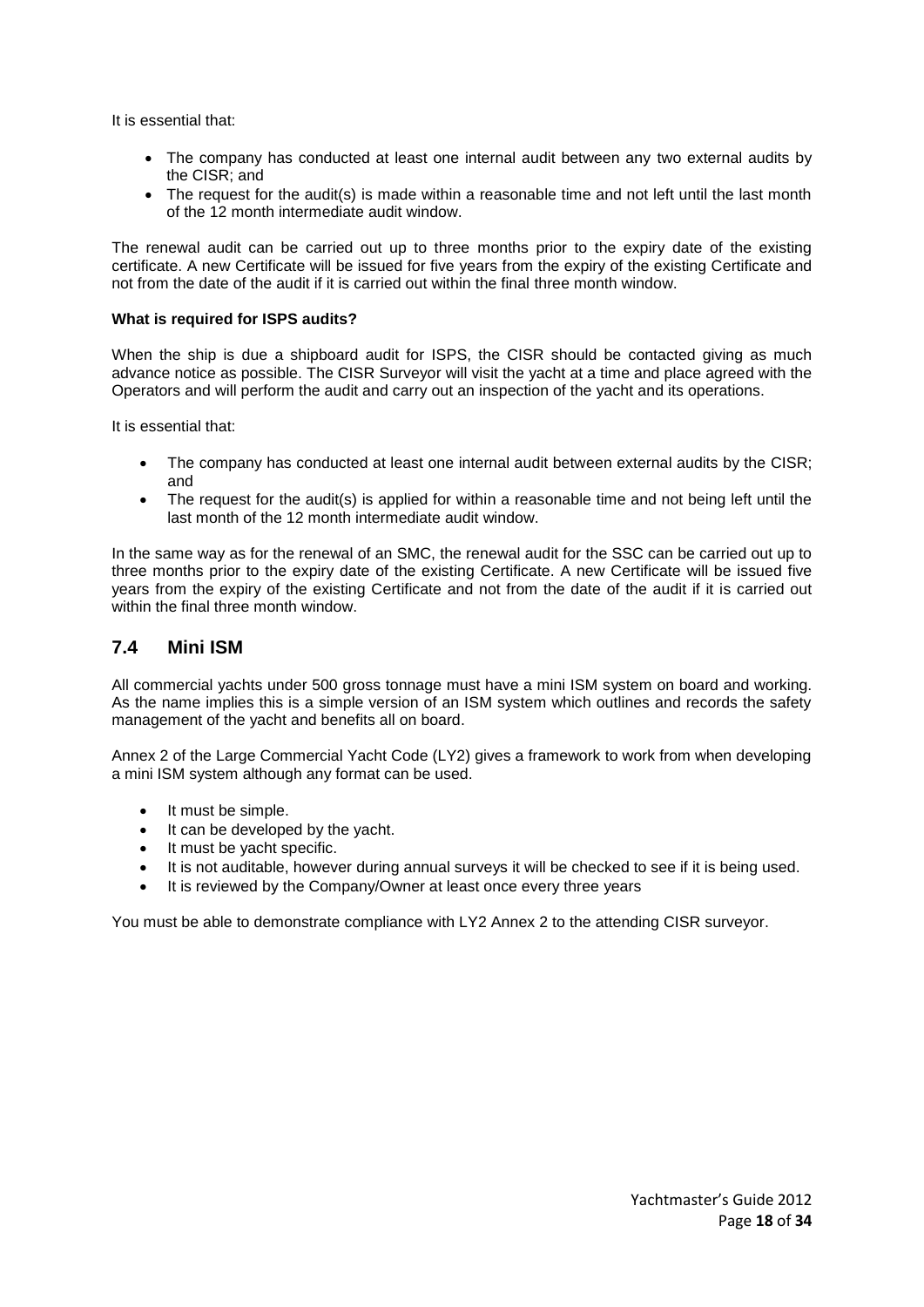## **8. Issue of certificates**

 $\overline{a}$ 

The following lists the main full term Certificates issued to the yacht and by whom they are issued. However it should be noted that the list below is not exhaustive and you should always make sure you are aware of the Certificate the vessel is required to maintain to comply with international Conventions etc. In addition the issuing body may change over time as the CISR may delegate any of the following functions to an authorised Classification Societies either generally or on a case-by-case basis. Where a Certificate applies to "all yachts" this includes private as well as commercially operated vessels which exceed the tonnage requirements.

| Certificate                                                                                                 | Who surveys   | To which yachts does it                                                                     |
|-------------------------------------------------------------------------------------------------------------|---------------|---------------------------------------------------------------------------------------------|
|                                                                                                             | and certifies | apply                                                                                       |
| Cargo Ship Safety Construction                                                                              | Class         | 500GT or above                                                                              |
| International Load Line Certificate                                                                         | <b>Class</b>  | 24 metres or above                                                                          |
| Anti-Fouling System - Certificate of                                                                        | <b>Class</b>  | 400GT or above (all yachts)                                                                 |
| Compliance                                                                                                  | Owner         | Under 400GT                                                                                 |
| Cargo Ship Safety Equipment Certificate and<br>Form E                                                       | Class         | 500GT or above                                                                              |
| Cargo Ship Safety Radio Certificate and Form<br>R.                                                          | <b>Class</b>  | 300GT or above                                                                              |
| International Oil Pollution Prevention<br>Certificate and Form A                                            | <b>CISR</b>   | 400GT or above (all yachts)                                                                 |
| International Sewage Pollution Prevention<br>Statement                                                      | Class         | 400GT or above or certifies to<br>carry more than 15 persons (all<br>yachts)                |
| International Air Pollution Prevention<br>Certificate + Record of construction <sup>11</sup>                | Class         | 400GT or above (all yachts)                                                                 |
| Engine International Air Pollution Prevention<br>Certificate + Approved technical files                     | <b>Class</b>  | Engines of 130 kW and above if<br>engine installed after 1/1/2000<br>(all yachts)           |
| ISM Safety Management Certificate (SMC)                                                                     | <b>CISR</b>   | 500GT or above                                                                              |
| International Ship Security Certificate (ISSC)                                                              | <b>CISR</b>   | 500GT or above                                                                              |
| Copy of Document of Compliance (ISM) (to a<br>company)                                                      | <b>CISR</b>   | 500GT or above                                                                              |
| Minimum Safe Manning Document                                                                               | <b>CISR</b>   | 500GT or above or carrying over<br>12 passengers (statutory)<br>24 metres or above (policy) |
| Certificate of Compliance for Large<br>Commercial Sailing and Motor Vessels (LY2<br>Certificate) and Form Y | <b>CISR</b>   | $\overline{24}$ metres or above                                                             |
| <b>Continuous Synopsis Record</b>                                                                           | <b>CISR</b>   | 500GT or above or carrying over<br>12 passengers                                            |
| Certificate of British Registry                                                                             | <b>CISR</b>   | All yachts                                                                                  |
| <b>International Tonnage Certificate</b>                                                                    | <b>Class</b>  | 24 metres and above                                                                         |
| Certificate for the International Convention on<br>Civil Liability for Bunker Oil Pollution Damage          | <b>CISR</b>   | Above 1000GT                                                                                |

 $11$  All vessels over 400 GT will require an International Energy Efficiency Certificate by the next (initial, intermediate or renewal) following  $1<sup>st</sup>$  January 2013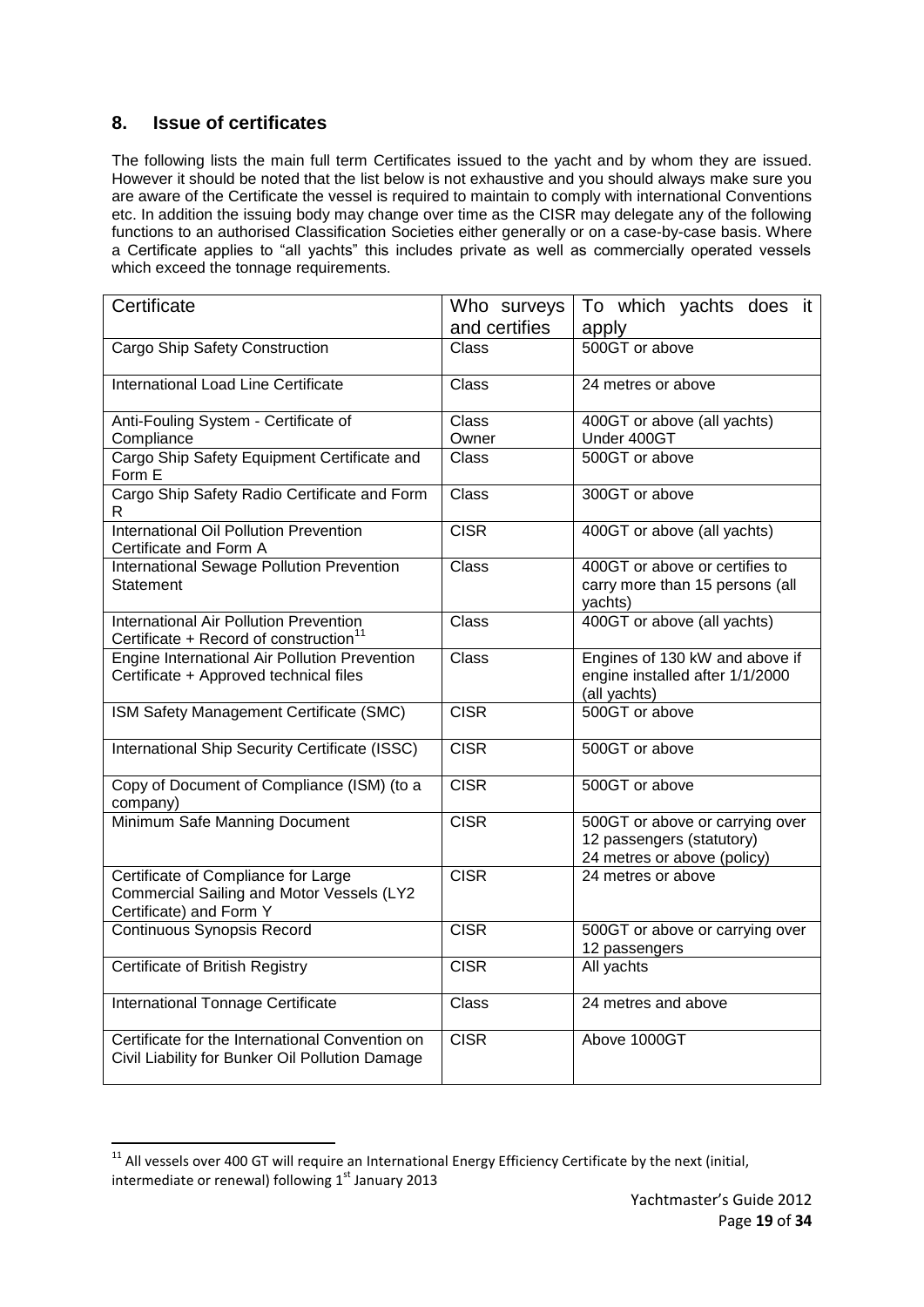If you have not received a full term Certificate before the expiry of any interim Certificate left on board by an attending Surveyor – please contact your Designated Person Ashore to chase up the relevant organisation.

#### **Certificate Queries, extensions and exemptions**

The Certificates listed above are statutory Certificates and are the responsibility of the CISR. Any queries or requests for an exemption/extension of the above Certificates must be made to the CISR and not to the Classification Society.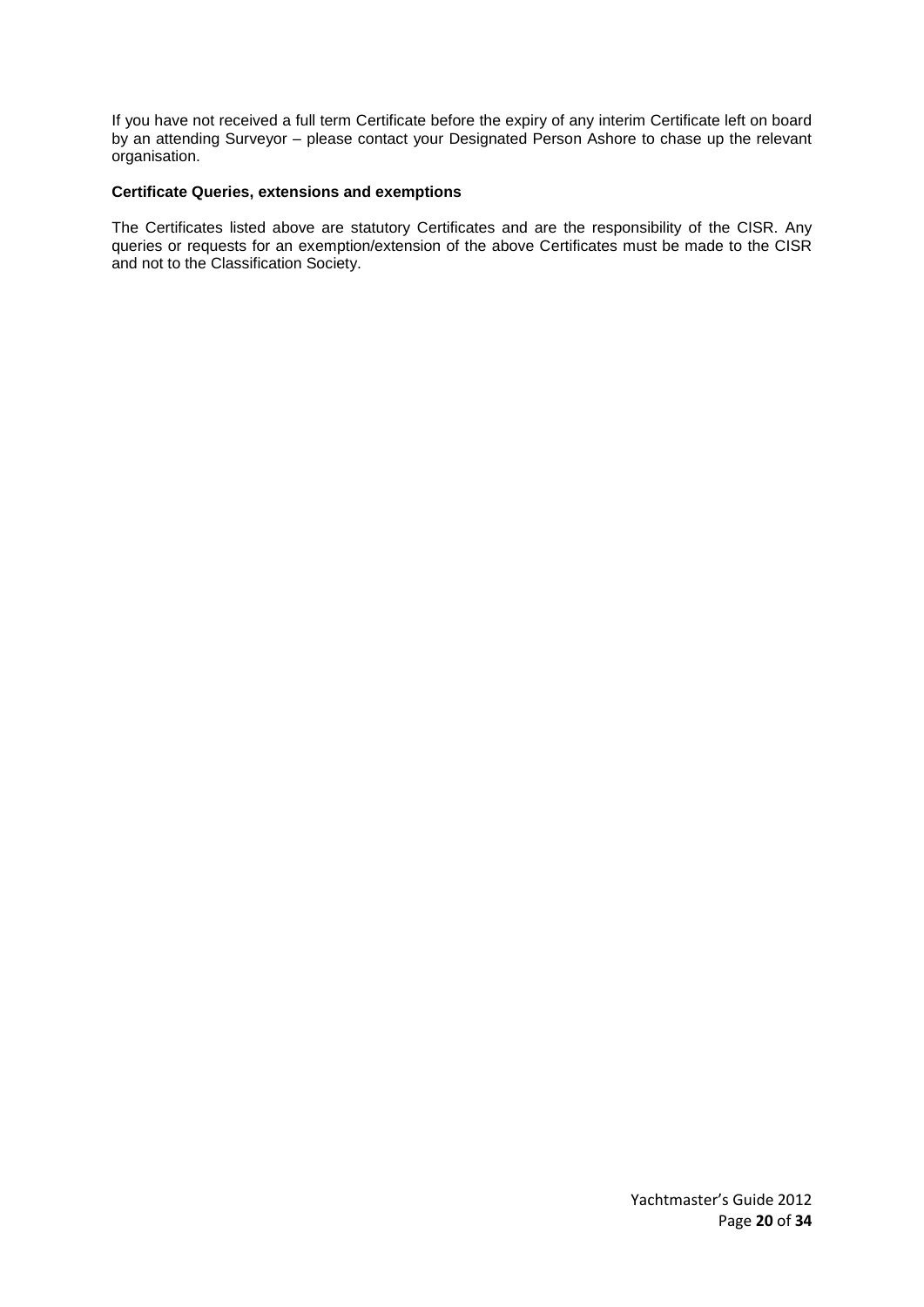## **9. Health and Safety**

#### **Safety Officials and Committees**

A yacht's safety culture is dependent upon the strong support and encouragement from senior management, however, every person on board a yacht has a responsibility for safety. The UK publishes the Code of Safe Working Practices which advises on specific responsibilities with respect to Health and Safety and requires the appointment of onboard safety officials, having designated duties to ensure the safety of those on the yacht. The CISR strongly advises all seafarers on Cayman Islands yachts to maintain an awareness of the Code.

#### **Safety Official**

In every yacht in which five or more persons are employed the owner or the manager should appoint a Safety Official. The master should record the appointment of a Safety Official in the Official Log Book.

The Safety Official should have suitable training, be familiar with responsibilities for Health and Safety and with the principles and practice of risk assessment. Included among the duties of the Safety Official is the responsibility to ensure that:

- The provisions of the Code of Safe Working Practices and the Company's/Operator's occupational Health and Safety policies are complied with;
- Investigate every accident or incident occurring onboard and any potential hazard to occupational health and safety;
- Occupational Health and Safety inspections are carried out of each accessible part of the ship in which the crew may be required to work at least once every three months or more frequently if there have been changes in the working conditions;
- Any work which the Safety Official reasonably believes may cause an accident is stopped and that the Master is fully informed; the Master shall be responsible for deciding when work can safely be resumed;
- The minutes of each Safety Committee meeting are accessible to all the crew and Inspectors, Surveyors or other authorised representatives of the CISR.

#### **Safety Representative**

On every yacht in which five or more persons are employed the Company/Operator should make rules and arrangements for the officers and ratings to elect Safety Representatives. A safety representative must be someone who has at least two years sea service since he was 18.

The Master is required to record the election of Safety Representatives to a Safety Committee in the narrative section of the Official Log Book. The following rules cover the number of Representatives that have to be elected depending on the total crew size:

- If the Yacht carries less than 16 crew, one Safety Representative elected by the officers and ratings together;
- If the Yacht carries 16 or more crew; one Safety Representative elected by the officers and one elected by the ratings;

Those who are elected as safety representatives do not have to stay in that role for the whole voyage. Others can be elected to take over. The master should record these appointments in the Official Log Book. A Safety Representative can:

- Participate in any investigations or inspections carried out by the Safety Official subject to the Safety Official's agreement, or after notification to the Master, undertake similar investigations or inspections himself, whether or not they have been carried out by the Safety Official;
- Consult with the master and Safety Officer on behalf of the crew on matters affecting occupational Health and Safety of crew members;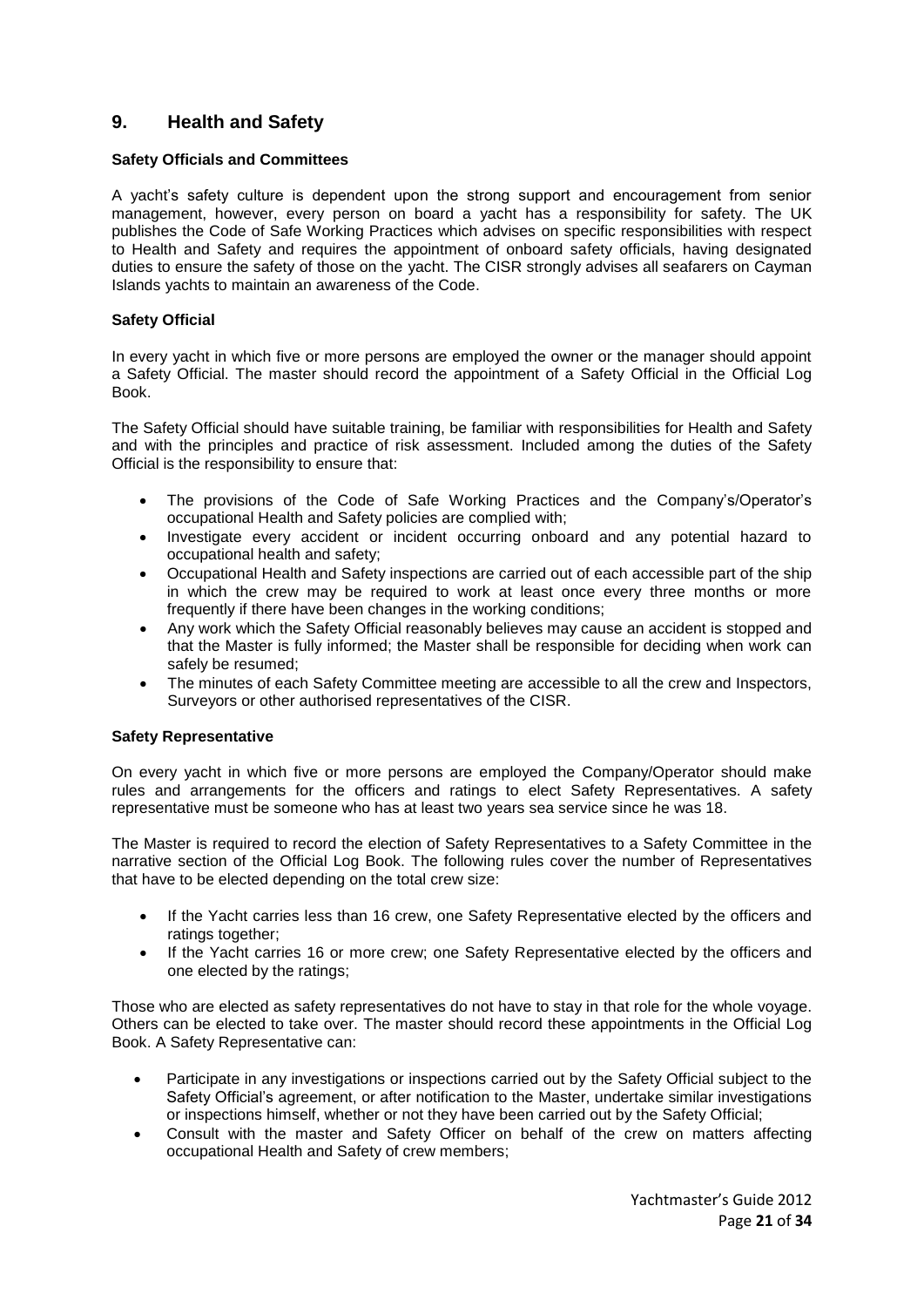- Request through the Safety Committee an investigation by the Safety Official of any Health and Safety issue which the Safety Representative believes should be investigated;
- Inspect any of the records required to be kept by the Safety Official.

#### **Safety Committee**

Once the Safety Official has been appointed and the Safety Representative/s elected, a Safety Committee should be formed to include the Safety Officer and each Safety Representative. The Master is also a member of the Safety Committee as Chairman and the creation of this Committee must be recorded in the Official Log Book. The Safety Committee should meet whenever it chooses as long as the intervals between meetings are not greater than six weeks. A Safety Committee has to:

- Ensure that the provisions of the Code of Safe Working Practices, relevant legislation, and Shipping Notices are complied with in order to improve the standard of safety consciousness among the crew;
- Make representations and recommendations on behalf of the crew to the Company/Operator on matters relating to occupational Health and Safety of the crew;
- Ensure the owner's occupational Health and Safety policies are observed and to make recommendations for their improvement as necessary;
- Inspect any of the records required to be kept by the Safety Officer and ensure that any conclusions reached on matters of safety are followed up.

The company should strive to assist the Safety Committee to operate effectively by:

- Providing access to any necessary safety information, documents, Shipping Notices and relevant regulations;
- Informing the Safety Officer, Safety Representatives and Safety Committee of any hazards on board the Yacht known to them, which may endanger the ship or the crew;
- In response to representations from the Safety Committee order the cessation of any work which the Committee reasonably believes may cause an accident and inform the master who shall be responsible for deciding when work can be safely resumed;
- Permitting occupational health and safety inspections of any accessible part of the yacht where crew members may be required to work.

#### **Master's Responsibility**

It is very important that the master takes a close interest in the work of the Safety Officials, checking that the Safety Official is fulfilling his responsibilities effectively, whilst giving support and encouragement. The Master is the best person to ensure that the safety committee works successfully by encouraging all crew members to participate in the yacht's safety culture.

#### **Risk Assessments**

The Master should ensure that a risk assessment has been carried out to cover all work activities on board where there is a realistic risk of harm to personnel. Refer to the <http://www.dft.gov.uk/mca/coswp2010.pdf> and to paragraph 1.2.2 of the International Management Code for the Safe Operation of Ships and for Pollution Prevention (ISM Code).

The aim of risk assessments is to minimise accidents and ill health on board. Masters should ensure that not only are risk assessments prepared, but work activities are carried out in accordance with the findings of the risk assessments.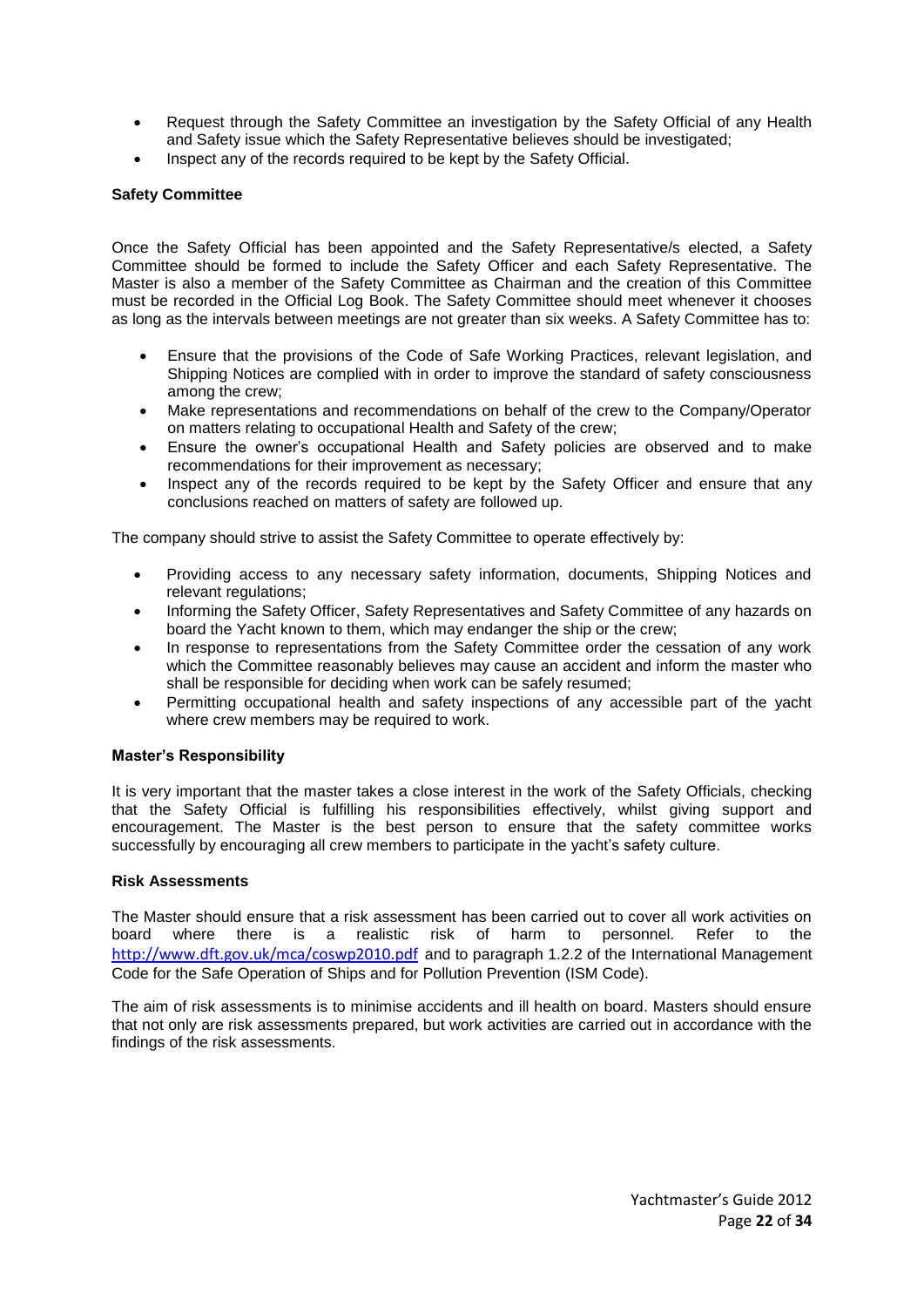## **10 Accident Reporting**

Regulations place a duty on the Master or operator to report casualties and accidents by the quickest means possible and as soon as possible after the occurrence to the CISR. [Shipping Notice MACI](http://www.cishipping.com/pls/portal/docs/PAGE/SRGHOME/SURVEY/SHIPPINGNOTICES/2008/NOTICE022008/NOTICE022008.PDF)  [002/08](http://www.cishipping.com/pls/portal/docs/PAGE/SRGHOME/SURVEY/SHIPPINGNOTICES/2008/NOTICE022008/NOTICE022008.PDF) details the procedure for reporting accidents onboard Cayman Islands yachts. The circumstances under which an accident is to be reported to the CISR are summarized as follows:

- Any incident resulting in the loss or abandonment of the vessel must be reported by the Owner immediately upon becoming aware of the incident.
- When a vessel is involved in any collision the Owner and the Master should report as soon as practicable but not more than 24 hours after the collision.
- When a fire or explosion occurs onboard the Owner and the Master should report as soon as is practicable.
- When a vessel runs aground the Master and Owner should report as soon as is practicable even if the vessel is successfully refloated.
- When an accident results in a death or serious injury to a crew member or passenger onboard, ashore or elsewhere the Owner and Master must report this immediately.
- Any accident that results in a crew member being unfit to discharge their duties for more than 72 hours should be reported within 24 hours, and any accident that results in a crew member being unfit to discharge their duties for more than 24 but less than 72 hours should be reported within seven days of the incident.

When in doubt as to whether or not an accident or incident should be reported then it is always best to make a report.

For all incidents a report of the accident or damage should initially be submitted by email to [survey.uk@cishipping.com.](mailto:survey.uk@cishipping.com)

Every report of an accident or damage must be signed by the Owner or Master of the ship, and state:

- (a) the name of the ship, the port to which the ship belongs, the official or IMO number, if any, of the ship and the place where the ship is located;
- (b) the nature and extent of the accident or damage incurred
- (c) the circumstances in which the accident or damage occurred;
- (d) the probable cause of the accident or damage.;
- (e) any pollution to the environment and;

**.** 

(f) any injuries or fatalities resulting from the accident.

On receipt of the initial report the company and Master of the ship will receive instructions from the CISR on any priority actions which are required to assist investigators and secure evidence.

The CISR will always carry out a full investigation into "very serious marine casualties"<sup>12</sup> and may investigate other casualties involving Cayman Islands registered vessels, depending on the nature of the casualty. However, the scale of an investigation depends on the seriousness of the casualty and whether or not a full investigation will lead to possible changes elsewhere in the fleet to prevent it happening again.

 $12$  A very serious marine casualty means a marine casualty involving the total loss of the ship or a death or severe damage to the environment. Severe damage to the environment means damage to the environment which, as evaluated by the State(s) affected, or the flag State, as appropriate, produces a major deleterious effect upon the environment.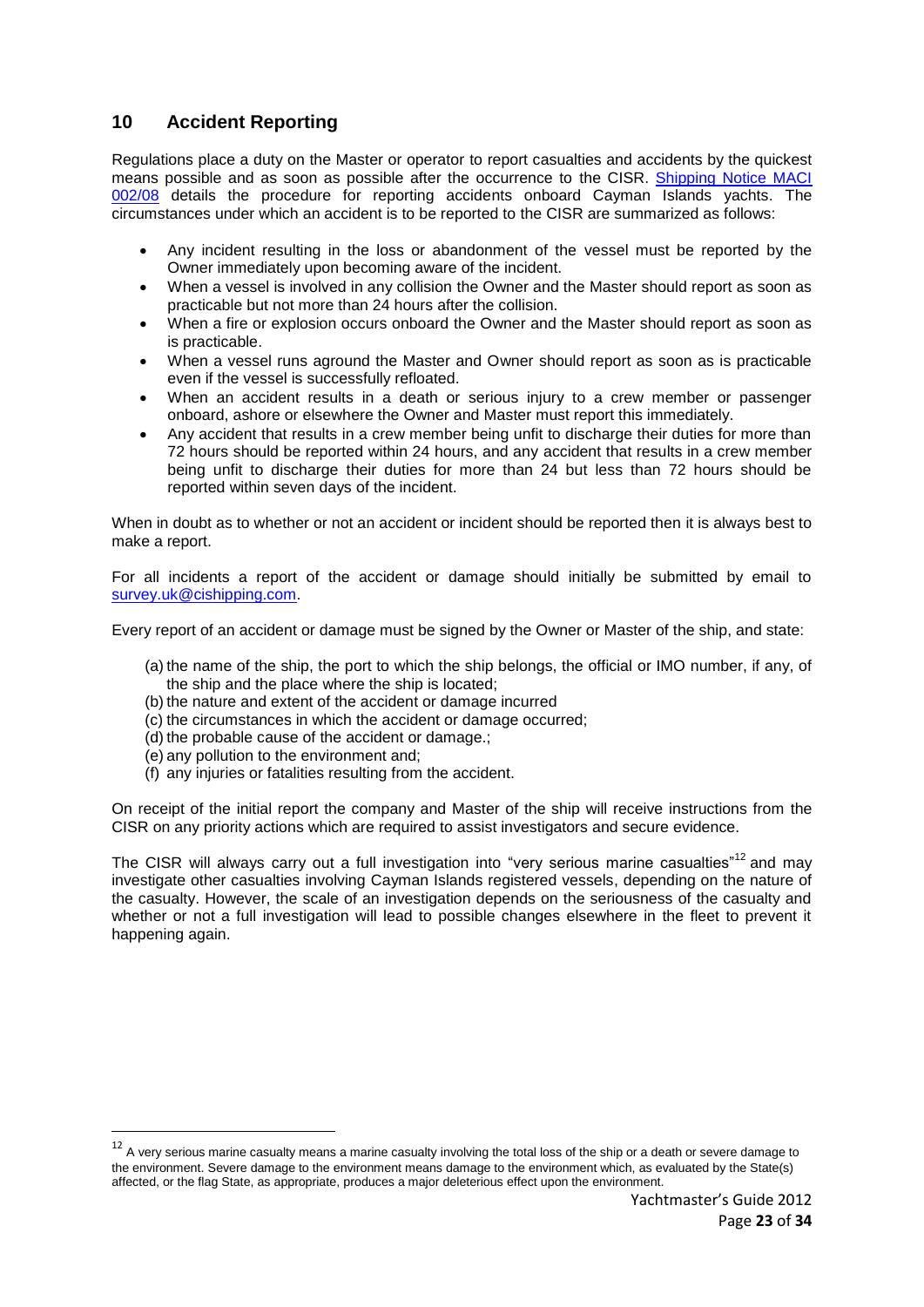## <span id="page-23-0"></span>**11. Recording of Births and Deaths**

Cayman Islands Regulations<sup>13</sup> set out the requirements for the recording of Births and Deaths on board Cayman Island registered yachts or for any person who dies ashore when employed on a Cayman Islands registered yacht.

An inquiry into the cause of death may be held by the CISR at the next port where the yacht calls after the death or at such other place as may be directed.

In the case of a death on board caused by an accident the Master and Owner should initially notify the CISR immediately by email to [survey.uk@cishipping.com](mailto:survey.uk@cishipping.com) and follow up with a detailed report setting out the circumstances.

In the case of any other death or a birth the Master should inform the CISR within seven days using Form SMA/FM/RB1 Issue 1 / SMA/FM/RD1 Issue 1 which is available from the CISR or at [www.cishipping.com.](http://www.cishipping.com/) With respect to a death, the notification is to allow the CISR to assist with making arrangements for an inquiry into the circumstances of a death.

#### **Actions by the Master regarding a deceased seafarer**

At the first opportunity the Master should also inform the CISR with details of estimated time of arrival and the contact details of his agents in the next port and send a copy of Form SMA/FM/RD1 Issue 1 and any statements to the CISR.

The Master should inform the next of kin of the deceased within three days if this is possible.

The cabin and personal belongings of the deceased should be secured. The Master should obtain signed and dated witness statements from any witnesses, duty officers, co-workers and supervising personnel of the deceased regarding the circumstances surrounding the death.

The Master should complete Form SMA/FM/RD1 Issue 1 along with the appropriate pages of section 3 of the OLB. The notes in the OLB provide the instructions as to how and what entries should be made in the OLB see [section 3](#page-8-0) for more details. The attending proper officer will check entries.

The Master should ensure that no crewmember leaves the vessel until the formalities of the death inquiry are complete. In the case of a death occurring while the vessel is in port a copy of the doctors or coroner's report should be attached to the Form SMA/FM/RD1 Issue 1.

<sup>1</sup> <sup>13</sup> Merchant Shipping (Returns of Births and Deaths) Regulations, 2004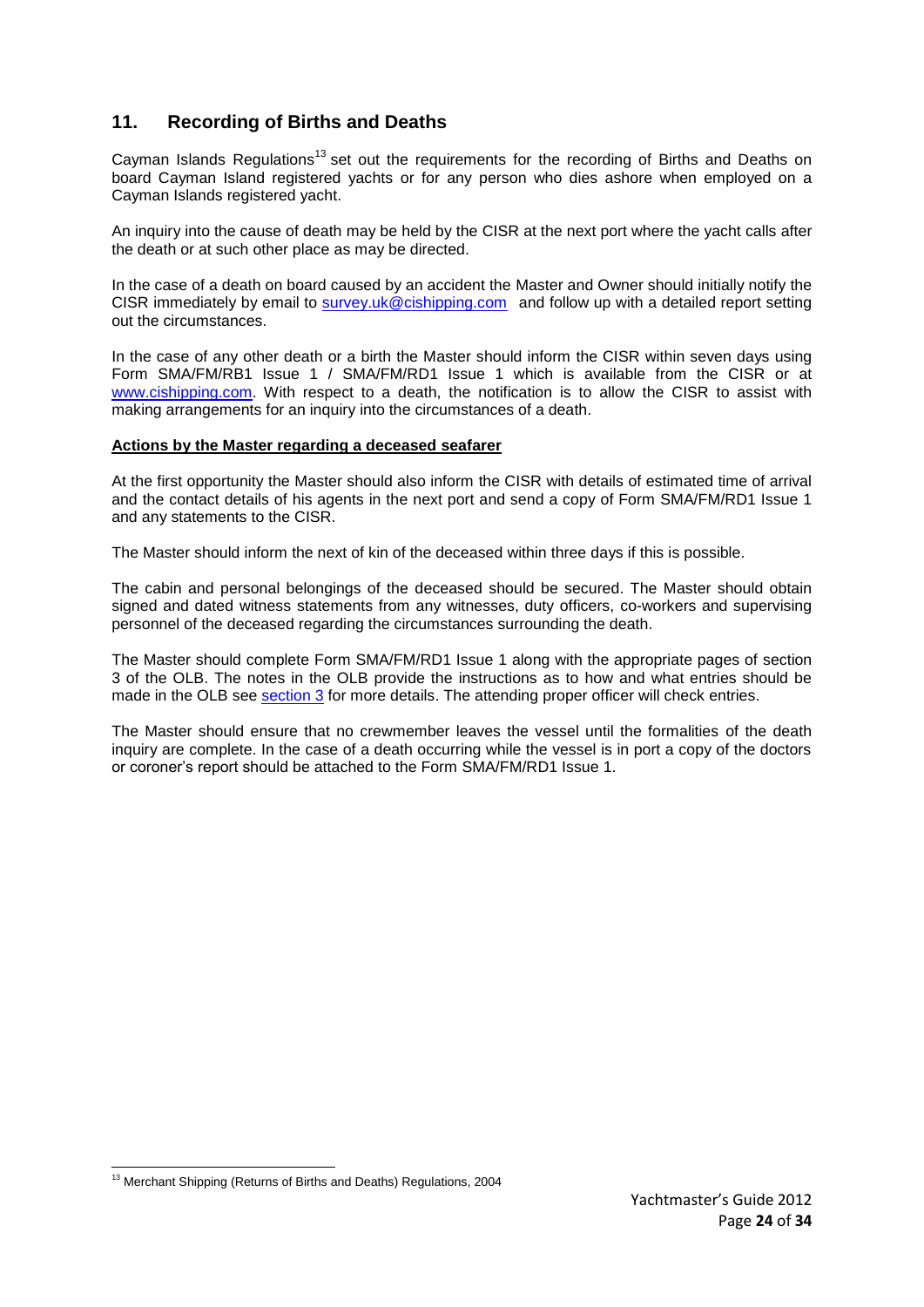## **12. Port State Control**

Port State Control (PSC) means the inspection of a ship or yacht registered in one country by the authorities of the State being visited by the ship or yacht, for example a Cayman Islands registered yacht visiting Italy.

In the past yachts have not been a focus for PSC however, in recent years there has been a marked increase in inspections and it is very important that you are aware of the implications of PSC/

Most Port States are grouped into a number of PSC Memoranda of Understanding (MoUs) which operate joint PSC regimes and will share information and target inspection s according to the past record of the vessel and the Flag the vessel flies. The PSC MoUs regions are as follows-

| <b>NAME OF MOU</b>                                                        | <b>AREA COVERED/REMARKS<sup>14</sup></b>            |  |
|---------------------------------------------------------------------------|-----------------------------------------------------|--|
| <b>Black Sea</b>                                                          | Bulgaria, Georgia, Romania, Russian Federation,     |  |
|                                                                           | Turkey, Ukraine.                                    |  |
| Indian Ocean                                                              | Australia, Eritrea, La Reunion Island, India, Iran. |  |
|                                                                           | Kenya, Maldives, Mauritius, Oman, Sri Lanka,        |  |
|                                                                           | South Africa, Sudan, Tanzania and Yemen.            |  |
| Caribbean                                                                 | Antigua and Barbuda; Aruba; Bahamas;                |  |
|                                                                           | Barbados; Belize; Cayman Islands; Cuba;             |  |
|                                                                           | Grenada; Guyana; Jamaica; Netherlands Antilles;     |  |
|                                                                           | Saint Kitts and Nevis; Suriname; Trinidad and       |  |
|                                                                           | Tobago.                                             |  |
| West and Central Africa                                                   | Senegal; Nigeria, Guinea; Sierra Leone; Congo;      |  |
|                                                                           | Ghana; The Gambia and Benin.                        |  |
| Viña del Mar                                                              | Argentina; Bolivia; Brazil; Columbia; Chile; Cuba;  |  |
|                                                                           | Ecuador; Honduras, Mexico, Panama; Peru;            |  |
|                                                                           | Uruguay and Venezuela.                              |  |
| Tokyo                                                                     | Some 18 countries forming the Pacific Rim are       |  |
|                                                                           | Members of this MOU, including Australia,           |  |
|                                                                           | Canada, Chile, China, Hong Kong, Japan. New         |  |
|                                                                           | Zealand, the Russian Federation, and Singapore.     |  |
| Mediterranean                                                             | Algeria; Cyprus; Egypt; Israel; Jordan; Lebanon;    |  |
|                                                                           | Malta; Morocco; Tunisia and Turkey.                 |  |
| Paris                                                                     | Includes all the European Union coastal States,     |  |
|                                                                           | Russian Federation, Canada, Norway<br>and           |  |
|                                                                           | Iceland.                                            |  |
| <b>US Coast Guard</b>                                                     | Includes all US ports. Though not strictly a MoU,   |  |
|                                                                           | the USCG operates as such in practical terms.       |  |
| It should be noted that a Ctate may be a Member of mare than and BCC Mell |                                                     |  |

It should be noted that a State may be a Member of more than one PSC MoU.

Cayman Islands yachts are therefore subject to inspections under PSC arrangements in any foreign port which they may visit and where a ship is found by a Port State Control Officer (PCSO) to be deficient then, depending on the nature of the deficiencies, the PSCO may take action, which when considered sufficiently serious may include detention of the ship. The authorities inspecting the ship under these arrangements may be the local Port Authority but need not necessarily be so.

Intervention by a PSC Authority is always potentially a serious matter and where detention is involved then it has undoubtedly become a serious matter. Masters, Owners and Operators should therefore make every effort to ensure the ship is properly maintained and in compliance with all the standards covered by their operational Certificates. There are a number of actions that can be taken to avoid Port State Control detentions for which there is much industry guidance and standards and some advice on these is contained in [Shipping Notice CISN 06/04.](http://www.cishipping.com/portal/page?_pageid=1307,1691453&_dad=portal&_schema=PORTAL)

Similarly, foreign ships visiting Cayman Islands waters are subject to PSC inspections and these are carried out by the CISR in coordination with the Cayman Islands Port Authority. Where the

 14 For up to date information on any of the MoUs the relevant website should be consulted.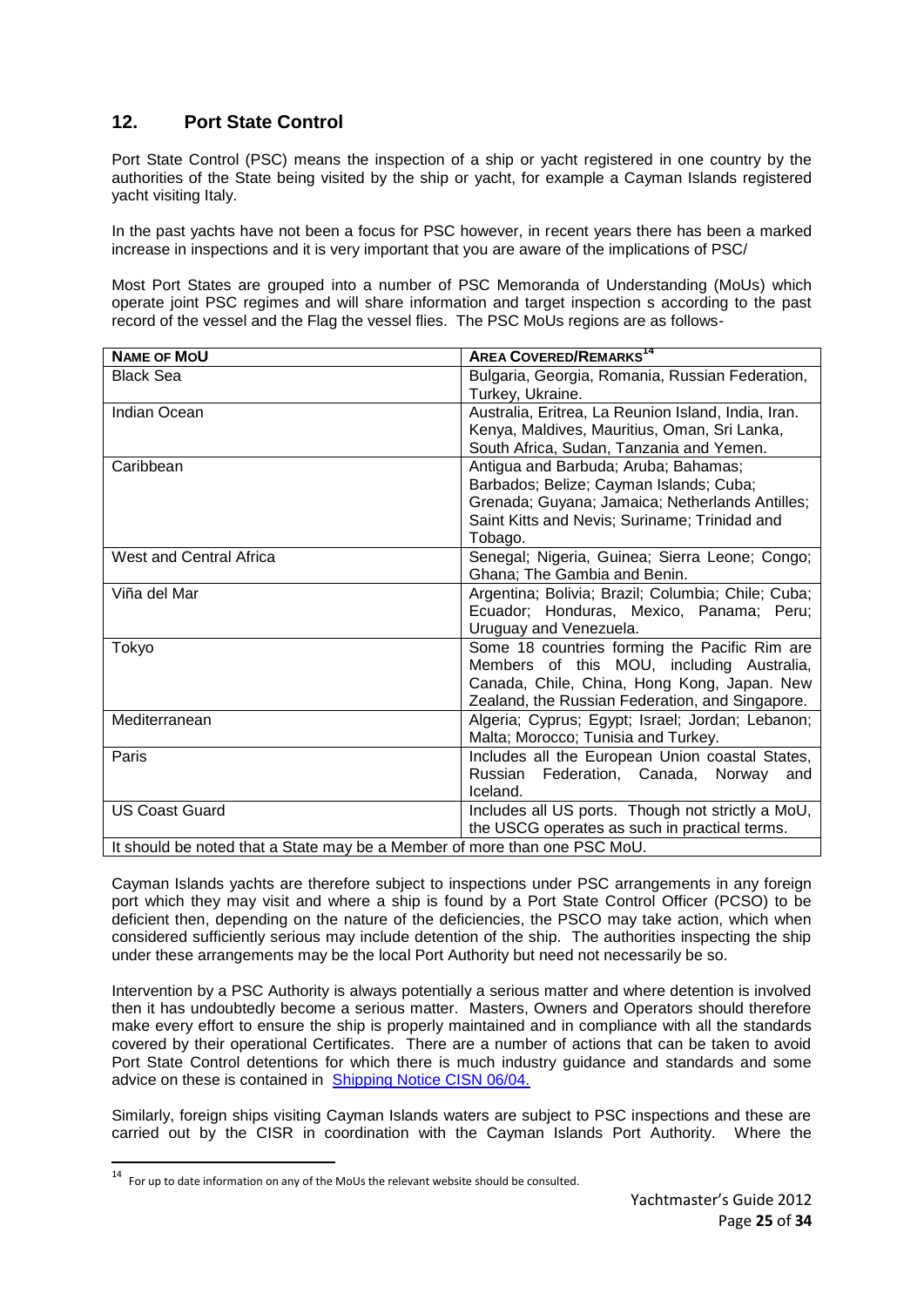deficiencies during a Cayman Islands PSC Inspection are found to be serious enough the vessel will be detained' It is a serious offence if a ship under detention proceeds or attempts to proceed to sea before it is officially released from detention. Where a ship is considered unsafe by the Cayman Islands authorities it will not be released from detention until the deficiencies have been sufficiently rectified to allow the ship to proceed to sea, or, where the deficiencies cannot be permanently repaired or rectified, to a port where permanent repairs or rectification of the deficiencies can be carried out. Whilst the Cayman Islands cannot legislate for the penalties imposed on a Cayman Islands ship detained in a foreign port, most States would have similar provisions and penalties in place with respect to PSC and detention thereunder, and Masters of Cayman Islands ships need to be fully aware of this.

When a Cayman Islands ship is detained it is essential that MACI is informed immediately with the basic facts, in including, where possible, photographs of all detainable deficiencies, particularly in cases where the detention appears unreasonable. Such photographs should in any case be retained for use by the CISR.

Following the justifiable detention of a Cayman Islands ship in a foreign port the CISR will usually undertake its own Flag State inspection of the vessel as soon as possible after the detention.

The CISR takes any detention of a Cayman Islands ship very seriously. Every detention damages the high reputation of the Cayman flag and increases the number of inspections of Cayman Islands ships undertaken by the PSC regime concerned (and may well have wider repercussions given the ready exchange of information between the various PSC MoU systems)

In some areas repeated detention can lead to a ship being banned from the area. This would be completely unacceptable for a Cayman Islands registered ship and would also have serious consequences for the Owners and severe hardship. It must not be allowed to happen.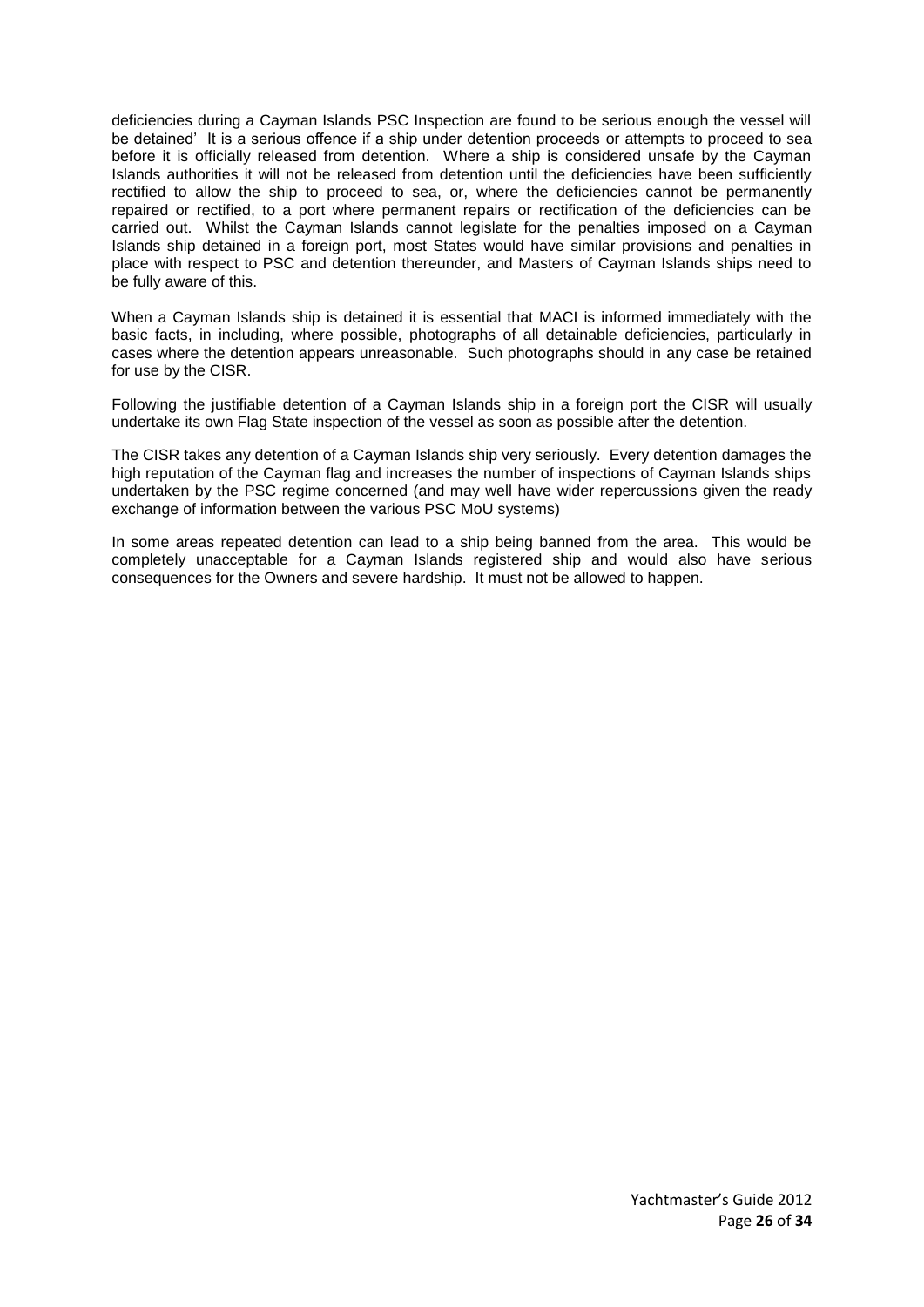## **13. Continuous Synopsis Record**

Every commercially operated yacht over 500 gross tonnage will need to carry a document called a "Continuous Synopsis Record" (CSR), please refer to shipping notice [CISN 04/2007](http://www.cishipping.com/portal/page?_pageid=1307,2256342&_dad=portal&_schema=PORTAL) for more details.

The CSR is a form of log book that stays with the yacht for its whole life and records all changes of owner, flag, name, Class, ISM etc. Whenever a change occurs a new section or a new document is issued and then each has a consecutive number. The numbers should show a complete record. If a yacht is sold this document must stay with the yacht. All documents must remain onboard, for example if the last Document is version 8 then versions 1 to 7 must be onboard.

The Master is responsible for the proper upkeep of the CSR on board Cayman Islands yachts. When the Master first receives a new CSR, or first joins the yacht, he should check that the details are correct. There is a process for amending details and it is important that the details are always correct. Port State Control will check the CSR as a matter of routine at inspections.

#### **Making amendments to the CSR**

When any entry in the CSR requires an amendment the master must act as quickly as possible. To do this he should fill in the changes on the Form 2 and send this to the CISR who will enter the new changes in the yacht's master record and issue a new CSR sheet with the next consecutive number to be attached to the record onboard. After this is done the master must ensure that the Index of Amendments (Form 3) is kept up to date and also attached to the current CSR in date order.

#### **Receiving an amended CSR**

When the Master receives a new CSR or an amendment sheet, the sequential number must be checked to ensure it is the correct number and review the data entries to make sure they are correct and they cover all amendments in the Index of Amendments.

If there are amendments that are not included in the CSR the master should:

- Complete a new Amendment Form 2 relating to each outstanding amendment and attach it to the latest CSR;
- List the amendments in the Index of Amendments (Form 3) attached to the latest CSR; and
- Forward copies of the original Amendment Form(s) to the CISR.

#### **In case of loss of, or damage to, any document in the yacht's CSR file**

If for any reason the yacht's CSR records are lost or damaged it is essential that they are restored as quickly as possible in order to avoid potential delays to the voyage or possible detention of the yacht. The Master should contact the CISR as quickly as possible who will provide signed and stamped duplicates.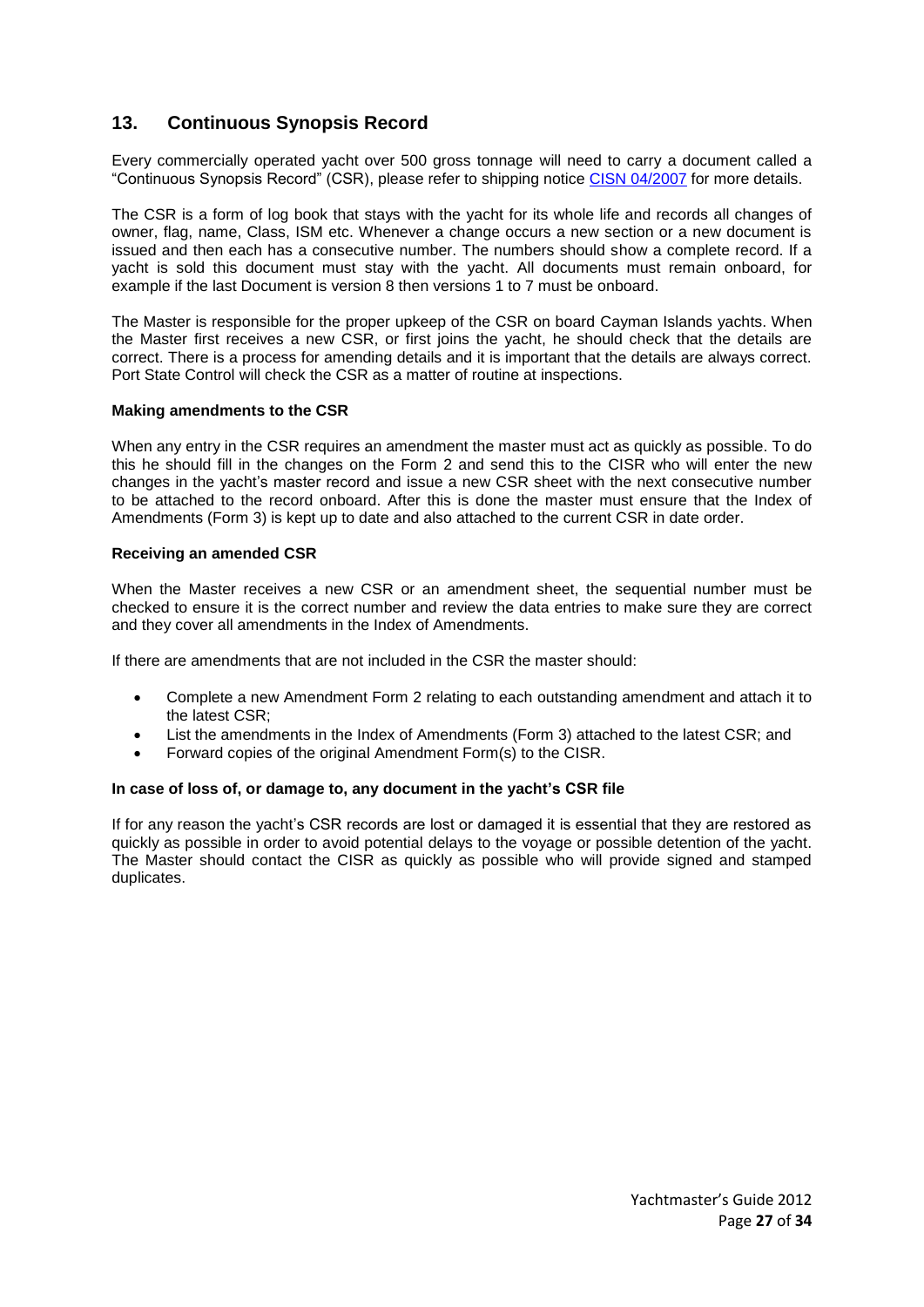## **14. LRIT**

All commercially operated yachts of 300 gross tonnage are required to have a Long Range Identification and Tracking (LRIT) system fitted and operational at all times, except as indicated below. Further information is provided at [Shipping Notice No. MACI 06/2008.](http://www.cishipping.com/pls/portal/docs/PAGE/SRGHOME/SURVEY/SHIPPINGNOTICES/2008/NOTICE062008/NOTICE062008.PDF)

When this has been commissioned the yacht must request a Conformance Test Report Certificate (not to be confused with a Conformance Test Report) and send a copy of this to the CISR so the yacht can be added to the system.

#### **Instructions as to when it is permissible for a vessel to cease LRIT transmissions**

The following information is given as guidance to owners, operators, managers and masters as to when they are authorised to vary the transmission of LRIT position information. In general all yachts should continue to transmit information at a rate of once every 360 minutes and should not under any circumstances switch off their LRIT units or reduce the frequency of transmission.

The only exceptions to this are as follows:

- (a) Where the yacht is in dry-dock or undergoing modification in a shipyard or port for a period where continued interruption of the system would cause undue problems and an application has been made to the CISR and agreement received;
- (b) Where the yacht is to be placed in long term lay-up and an application is made to the CISR by the Operator to reduce the transmission rate or to stop transmission for a set period and agreement received.

The CISR can be contacted at [lrit@cishipping.com](mailto:lrit@cishipping.com) for any enquires regarding making an application to reduce or terminate transmissions under these circumstances.

In addition to this an entry is to be made in the Official Log Book indicating the time and date the unit was switched off and a corresponding entry made as to when the unit is re-started and transmissions recommenced.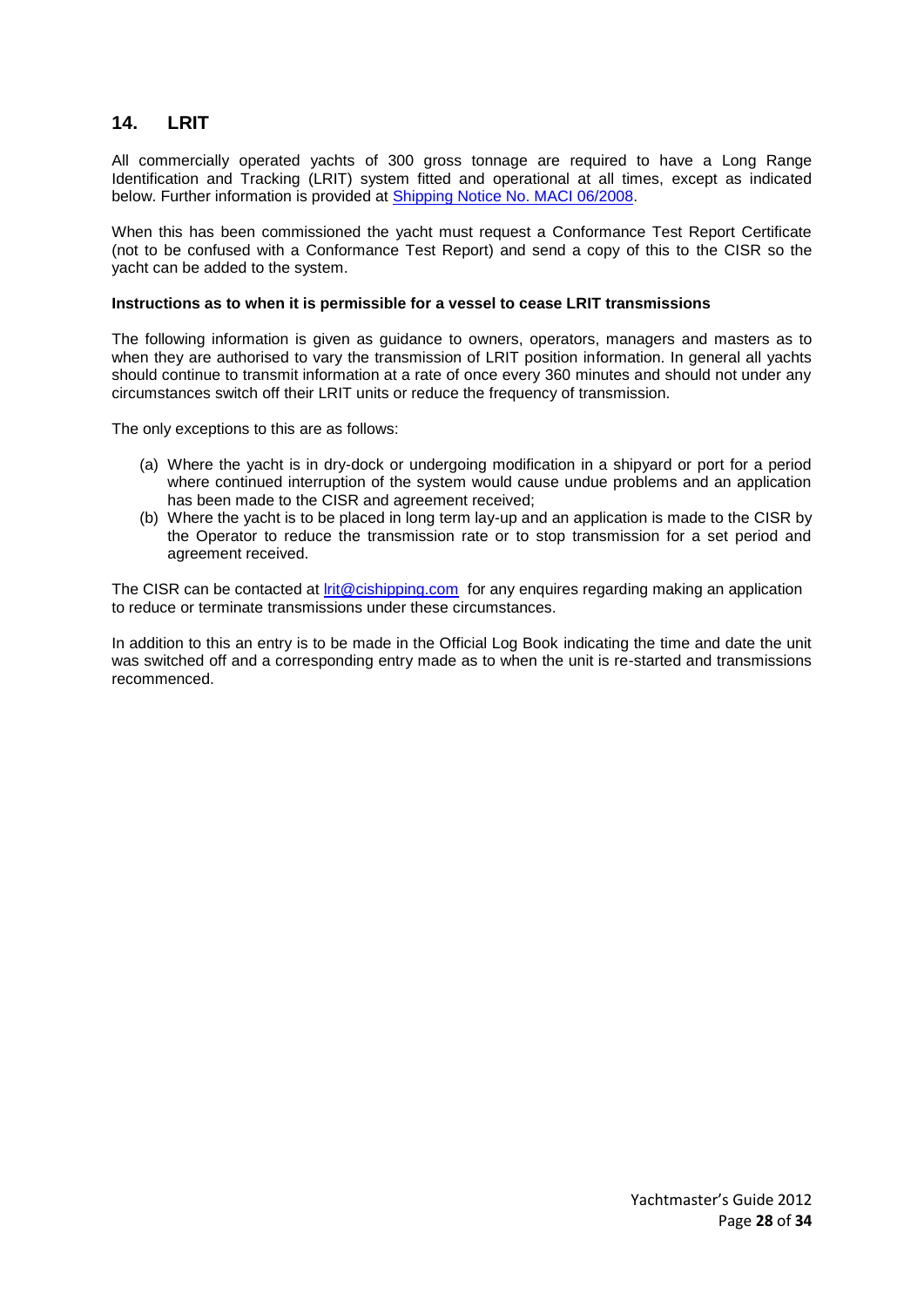## **15. Medical Stores Requirements**

#### **Medical equipment**

Regulations<sup>15</sup> require that medical stores are kept on all commercially operated yachts. A full list of medical equipment that should be carried on Cayman Islands yachts is contained in the UK's [MSN](http://www.mcga.gov.uk/c4mca/1768.pdf)  [1768.](http://www.mcga.gov.uk/c4mca/1768.pdf)

#### **Person in charge of medical care on board**

Cayman Islands laws and international conventions require that where a Cayman Islands yacht carries 100 or more persons and is intended to be at sea on any occasion for a continuous period of more than three days then the yacht must carry a qualified medical doctor who is responsible for providing medical care.

Cayman Islands Laws require that where a yacht does not carry a doctor, the Master must make arrangements to ensure that any medical attention on board is given either by him or under his supervision by a person appointed by him for the purpose. Any person designated to take charge of or provide medical care on board the yacht, must have successfully completed an approved Medical Care training programme meeting the standards laid down in STCW Code A-VI/4-2 within the preceding five years.

1

 $<sup>15</sup>$  [Merchant Shipping (Medical Stores Requirements) Regulations, 2011]</sup>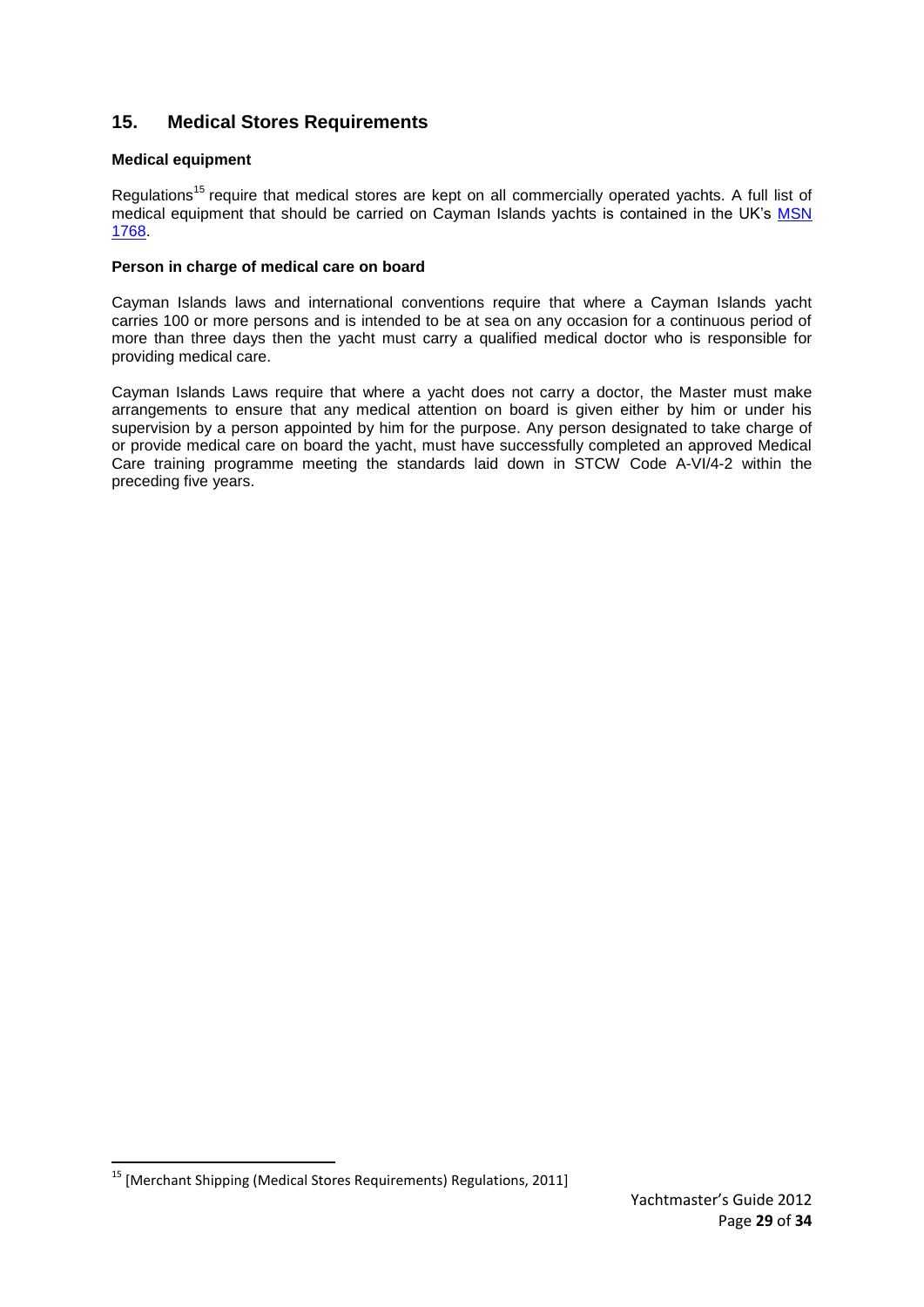## **16. National Character and Flag**

The undefaced red ensign or the red ensign bearing the Cayman Islands coat of arms are the proper national colours for all Cayman Islands ships. The shore-based Cayman Islands Blue Ensign is not permitted to be flown. Other specific Ensigns may be flown under warrant from Her Majesty or the Admiralty, for example the Royal Yacht Club can fly a Blue Ensign under warrant. Section 69 of the Merchant Shipping Law (2011 revision) provides for penalties for any person hoisting improper colours on board a Cayman Islands ship.

A Cayman Islands ship is required to hoist the national colours:

- (a) on a signal being made to it by one of Her Majesty's ships (including any vessel under the command of an officer of Her Majesty's navy on full pay);
- (b) on entering or leaving any foreign port; and
- (c) if of fifty gross tonnage or upwards, on entering or leaving a port in the Islands.

There are various customs and protocols established for proper times to hoist and lower the national colours, however in general the proper time for hoisting the flag is 08.00 or sunrise if later and for lowering the flag 21.00 or sunset if earlier.

If the master or owner does anything, or permits anything to be done, for the purpose of concealing the nationality of the ship, the ship is liable to forfeiture and each of the master, owner (including demise charterer), is guilty of an offence.

Shown below are the Red Ensign with the Cayman Islands Coat of Arms and the undefaced Red Ensign which are both acceptable to be used. (Please note however that the latest iteration of the defaced Red Ensign does not have the crest in a white disc, though the older version (with the white disc) may continue to be used until such time as it is replaced.)



Below is the Blue Ensign with the Cayman Islands Coat of Arms which is not permitted colours.



Yachtmaster's Guide 2012 Page **30** of **34**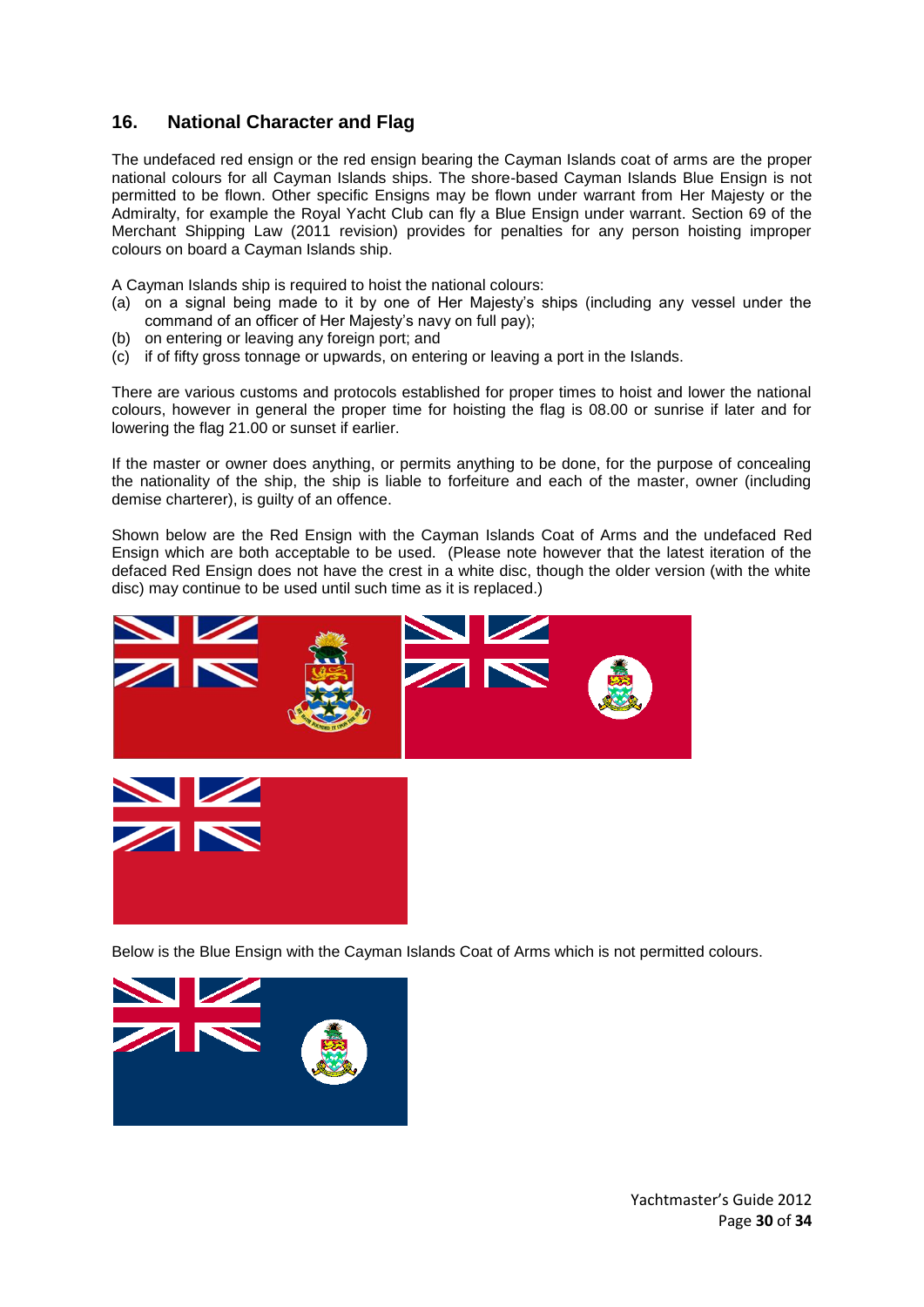## **17. British Consular Services**

Cayman Islands vessels, in common with other vessels registered in the United Kingdom or any other Red Ensign Group Member, are able to utilise the services available through any overseas British Consular Office. In addition, a Cayman Islands yacht may seek the assistance of a British Consular Office in case of local difficulties, in conjunction with appropriate input and liaison with the CISR. Please see [Shipping Notice 03/2006](http://www.cishipping.com/pls/portal/docs/PAGE/SRGHOME/SURVEY/SHIPPINGNOTICES/2006/NOTICE032006/NOTICE200603.PDF) for more details.

## **18. Disputes – the role of the Shipping Master**

The Shipping Master is appointed under section 10 of the Maritime Authority Law, with responsibility, inter alia, for ensuring that the obligations under a crew agreement, and the statutory obligations under the Merchant Shipping Law in respect of crew matters, are upheld. It should be noted that the sanctions provided for in the Merchant Shipping Law for breach of obligation are essentially criminal, however, powers to decide on wages disputes are granted under section 96 of the Merchant Shipping Law 2011.

Crew members with any dispute may submit this to the Shipping Master for guidance on the most appropriate course of action according to the individual circumstances.

Any dispute relating to the amount payable to a seafarer employed under a crew agreement may be submitted to the Shipping Master for decision by the parties concerned. The Shipping Master is not bound to accept the submission or, if he has accepted it, to decide the dispute, if he believes it ought not to be decided by him. Any decision of the Shipping Master shall be final.

If three or more seafarers consider that the provisions or water provided for the seafarers employed onboard are not in accordance with our regulations whether because of bad quality, unfitness for use or deficiency in quantity they may complain to the Master, who must investigate the complaint. If the seafarers are dissatisfied with the action taken by the Master as a result of his investigation or by his failure to take any action, they may state their dissatisfaction to him and may complain to the Shipping Master and the Master shall make adequate arrangements to enable the seafarers to make their complaint as soon as the service of the yacht permits. The Shipping Master or proper officer to whom a complaint has been made shall investigate the complaint and may examine the provisions or water or cause them to be examined. A Master who fails without reasonable excuse to comply is guilty of an offence.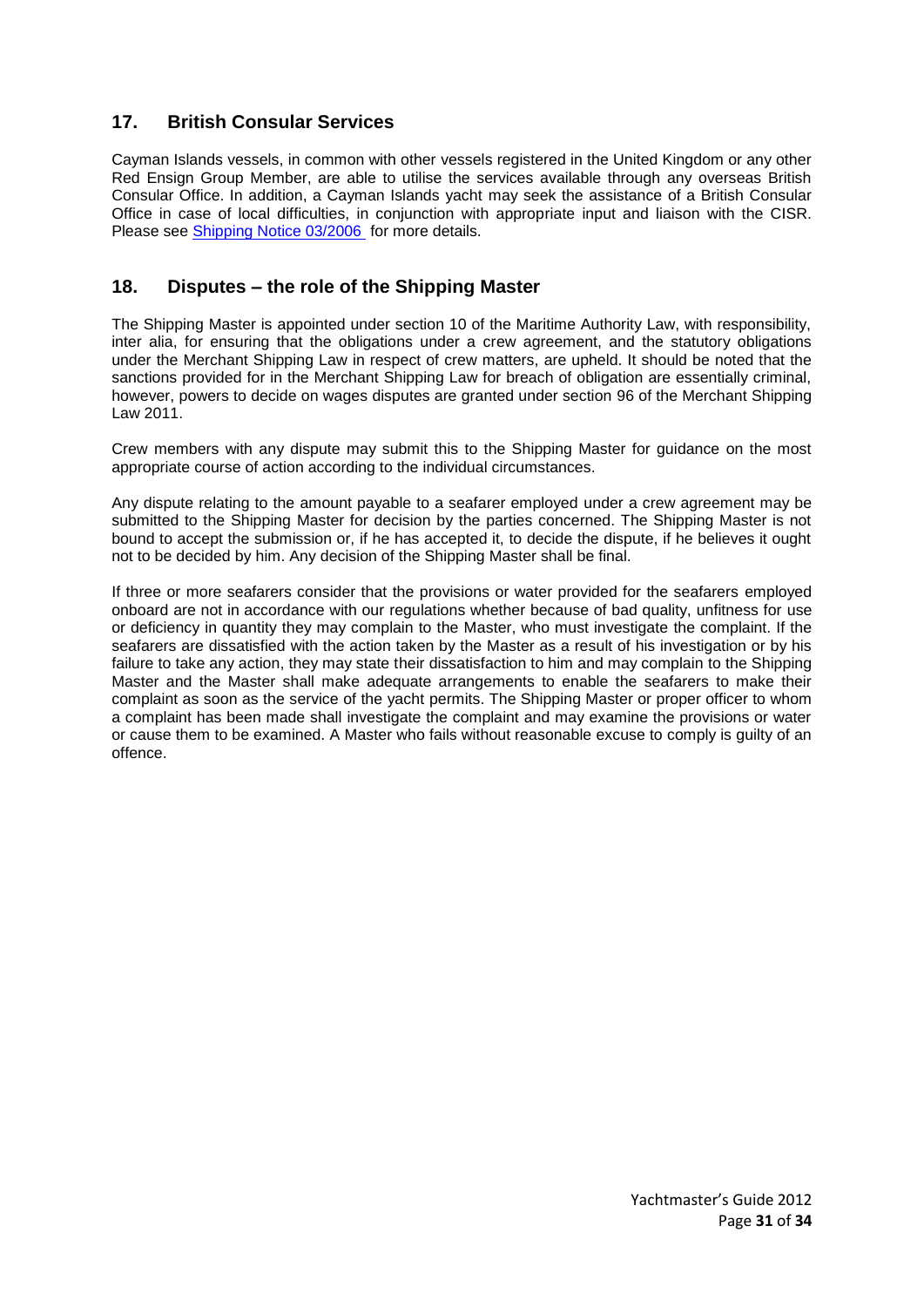## **19. Maritime Labour Convention**

#### **What is the main thrust of Maritime Labour Convention?**

The Maritime Labour Convention (MLC), 2006 sets out seafarers' rights to decent conditions of work and helps to create conditions of fair competition for shipowners. It is intended to be globally applicable, easily understandable, readily updatable and uniformly enforced. The MLC has been designed to become a global legal instrument that, once it enters into force, will be the "fourth pillar" of the international regulatory regime for quality shipping, complementing the key areas of Safety, Training and the Prevention of Pollution from Ships, as reflected in the main International Maritime Organization (IMO) Conventions such as the International Convention for the Safety of Life at Sea, 1974, (SOLAS 74), the International Convention on Standards of Training, Certification and Watchkeeping, 1978, (STCW 95) and the International Convention for the Prevention of Pollution from Ships, 73/78 (MARPOL 73/78).

#### **When will the MLC enter into force internationally?**

The MLC will come into force internationally on the  $20<sup>th</sup>$  August 2013.

#### **Who will it apply to?**

The MLC applies to all persons who are employed, engaged or work in any capacity onboard a ship. Therefore all of the crew will be covered.

#### **What ships will it apply to?**

The MLC applies to all vessels engaged in commercial activities. Yachts of 500 gross tonnage and above will be issued with a Maritime Labour Certificate after inspection. Yachts under 500 gross tonnage will still be inspected but are not required to be certificated.

Like the ISM and ISPS Code regimes, MLC Certificates are valid for five years with one intermediate inspection therefore all relevant ships and yachts will be inspected every 2½ years.

#### **What are the main changes that the MLC will impose?**

The MLC broadly brings together other conventions, many of which Cayman Islands commercially operated yachts will already comply with but occasionally it contains new subjects, particularly in the area of occupational safety and health to meet current health concerns, such as strengthening of existing provisions relating to the effects of noise and vibration on workers, or other workplace risks.

The provisions relating to flag State inspections, the use of recognised organisations and the potential for inspections in foreign ports (Port State Control) in Title 5 are based on existing maritime (ILO) Labour Conventions; however, the MLC builds on them to develop a more effective and cohesive approach to these important issues, consistent with other international maritime (IMO) Conventions that establish standards for quality shipping with respect to issues such as ship safety and security and protection of the marine environment.

Other changes include:

- Crew Accommodation major changes for new build vessels, an additional chapter will be inserted in the Large Commercial Yacht Code dealing specifically with accommodation yachts which will be used as a substantial equivalence to the MLC for Large Yachts;
- Annual Leave allowance all seafarers will be entitled to a minimum of 2.5 days annual leave per month served, this must be taken as leave and not financial compensation;
- Complaints Procedure there will need to be an onboard complaints procedure;
- Seafarer Employment Agreement these will replace Crew Agreements and will be essential for all seafarers;
- Wages must be paid monthly and a monthly account must be provided to each seafarer of wages and deductions;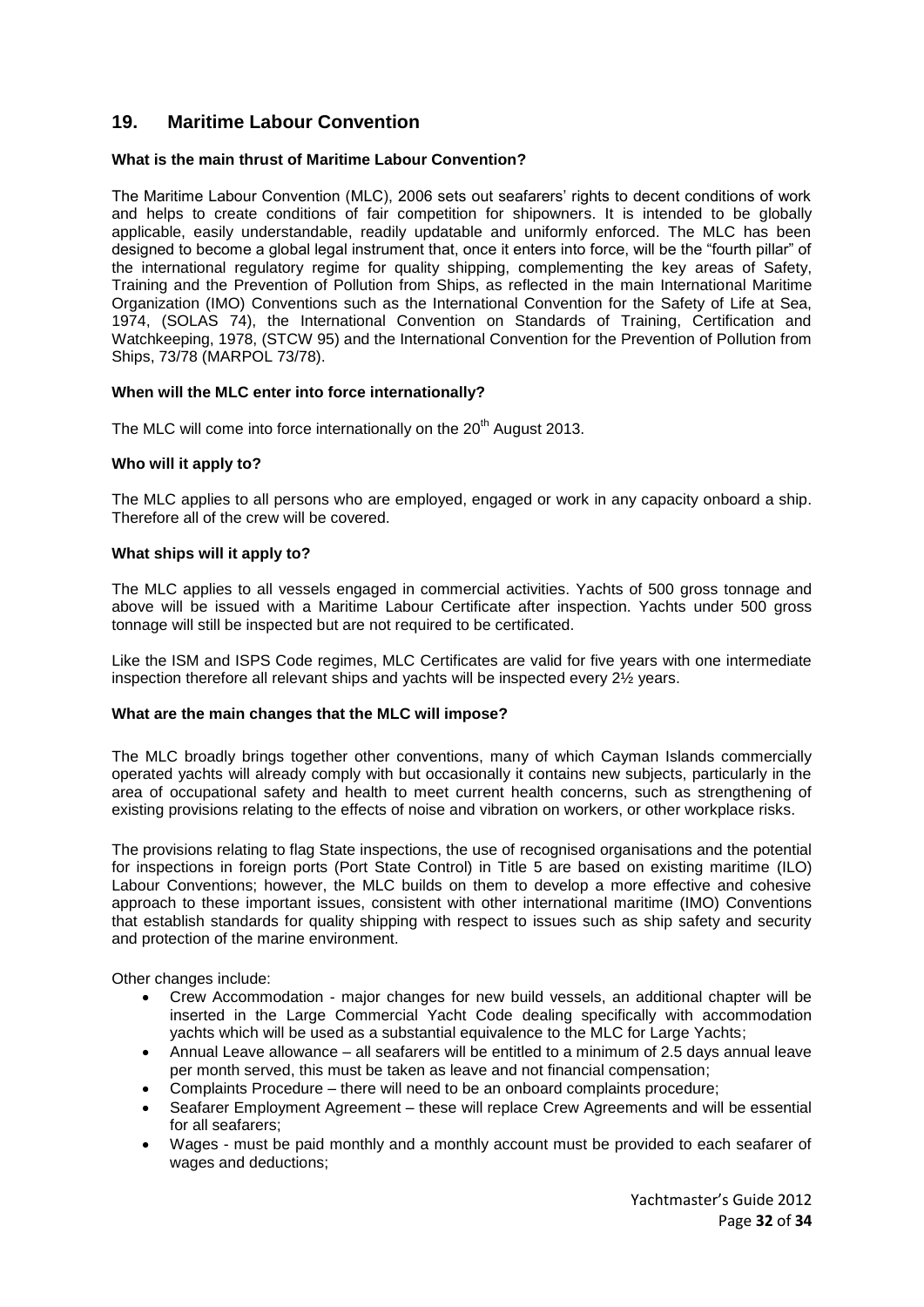- Health and Safety there are a number of changes here many of which will simply formalise what many of you will already do;
- Social security sickness benefit and injury benefit to seafarers are to be formally provided and backed up by a financial guarantee.

#### **What will not change as a result of implementation of the MLC?**

Looking through what is currently done in practice and comparing this against what needs to be done for MLC you will probably find that about 80% of the convention is already complied with by many owners and operators. However, many of you may not be aware of the degree of compliance that already exists until an in-house assessment among all the departments involved has been undertaken.

In particular the following will not be changing for MLC (though some smaller vessels might need to comply with requirements that they previously did not):

- The Hours of Work:
- The regulations for onboard food and water;
- The requirement for adequate manning levels;
- The requirements to have hospitals on vessels with more than 15 seafarers
- The requirement to provide free repatriation (though some elements of this will change) and free medical care;
- Crew accommodation requirements for existing ships and yachts.

#### **What will you need to do?**

Title 5 of the MLC highlights there are 14 specific areas that need to be inspected by flag states and port states. As the owner or master, when the time for an inspection arrives, you will need to show how you meet the requirements regarding:

Minimum age; Medical certification; Qualifications of seafarers; Seafarers' employment agreements; Use of any licensed or certified or regulated private recruitment and placement service; Hours of work or rest; Manning levels; Accommodation; (only for ships and yachts built after the MLC enters into force) On-board recreational facilities; (only for ships and yachts built after the MLC enters into force) Food and catering; Health and safety and accident prevention; On-board medical care; On-board complaint procedures, and Payment of wages

Our national requirements will not vary much from that of MLC so we would advise owners and masters to study a copy of the convention and decide what they will need to put into place to meet the 14 areas shown.